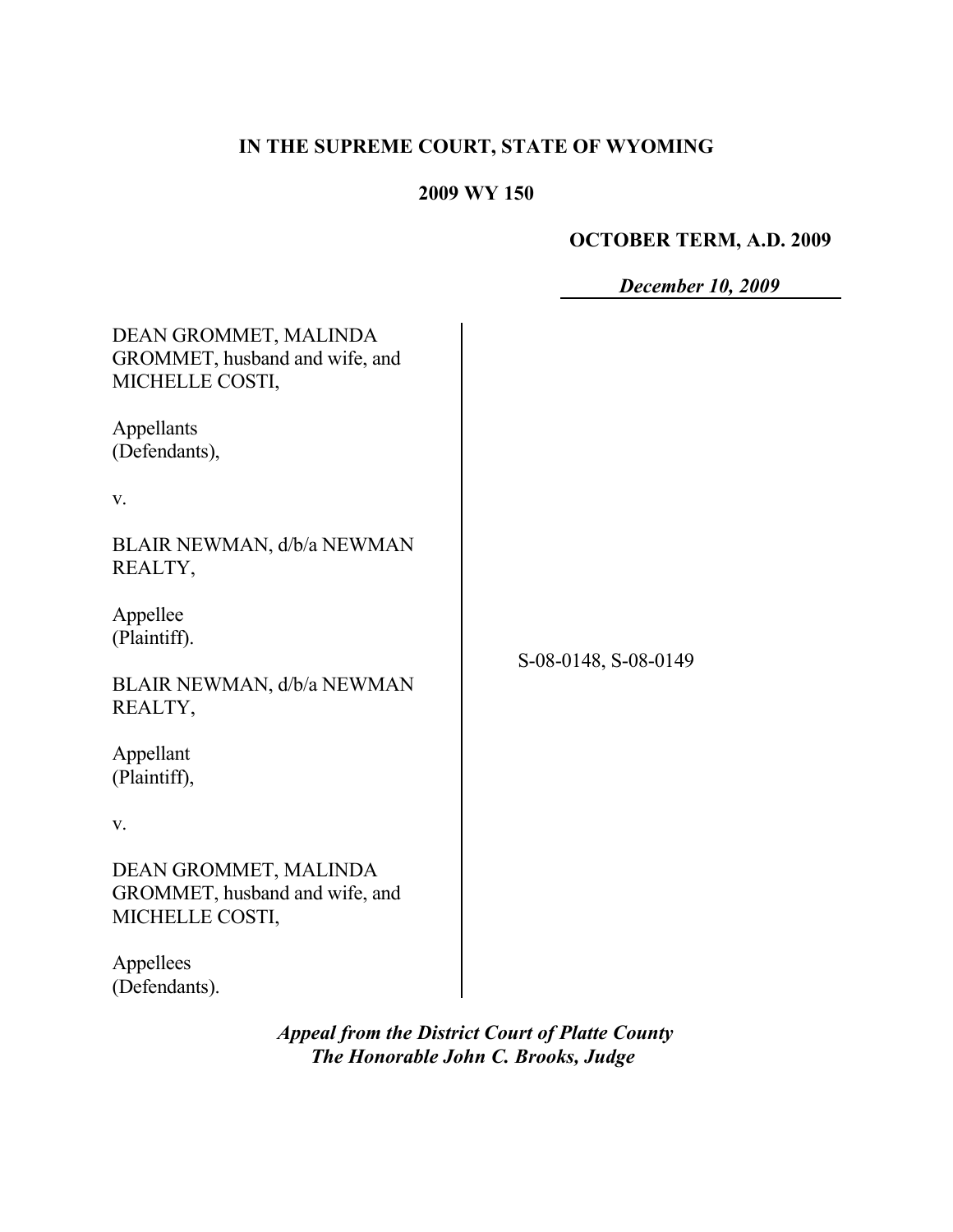#### *Representing Dean and Malinda Grommet and Michelle Costi:*

Patrick J. Murphy of Williams, Porter, Day & Neville, P.C., Casper Wyoming; and Thomas S. Peters of Peters Associates, LLC, Teton Village, Wyoming. Argument presented by Mr. Murphy.

#### *Representing Blair Newman:*

Michael E. Warren of Sawyer & Warren, P.C., Torrington, Wyoming.

## *Before VOIGT, C.J., and GOLDEN, HILL, KITE, and BURKE, JJ.*

**NOTICE: This opinion is subject to formal revision before publication in Pacific Reporter Third. Readers are requested to notify the Clerk of the Supreme Court, Supreme Court Building, Cheyenne, Wyoming 82002, of any typographical or other formal errors so that correction may be made before final publication in the permanent volume.**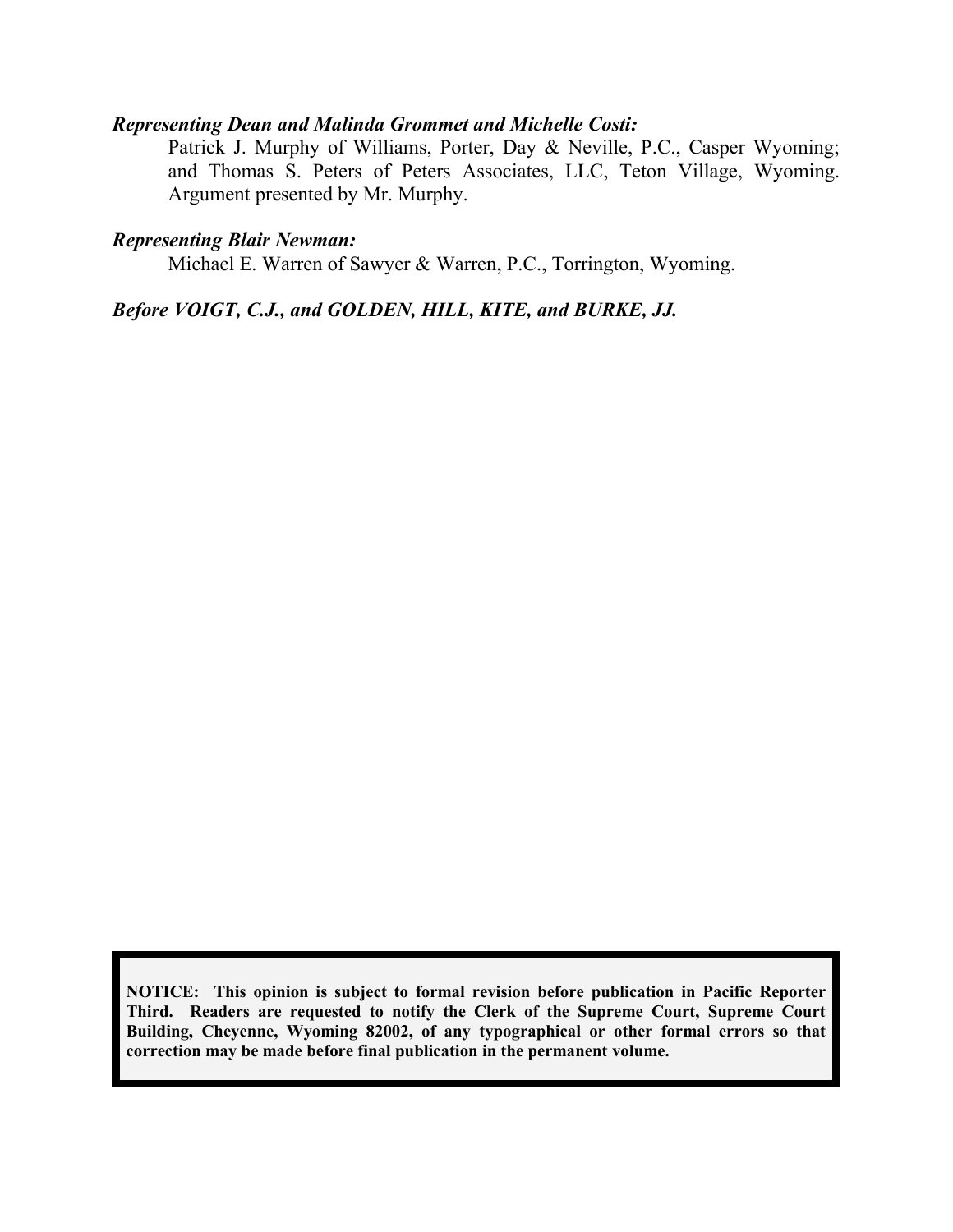#### **HILL,** Justice.

[¶1] Blair Newman, dba Newman Realty (Newman), initiated this litigation by filing his complaint in the district court on June 19, 2006. Newman asserted that he was owed a real estate commission by Dean Grommet [Grommet], in accordance with the terms of a real estate listing agreement between them.<sup>[1](#page-2-0)</sup> Newman also sought an award of attorney's fees from Grommet as provided for in the listing agreement, if he was successful in his action. It enhances the clarity of our opinion to note at this juncture that the real estate sale at issue here affected a large ranch property owned by Grommet, and that the Wyoming National Guard (WNG) was the purchaser. That ranch was contiguous with existing WNG properties near Guernsey.

[¶2] On April 8, 2008, the district court entered its judgment awarding Newman damages in the amount of \$537,000.00, plus prejudgment interest of 7% per annum from July 10, 2006, until the judgment was entered, as well as post judgment interest of 10% per annum from the date the judgment was entered until it was paid in full. The district court declined to award attorney's fees in Newman's favor. In Case No. S-08-0148, we will affirm the district court's judgment with respect to the damages awarded to Newman. In Case No. S-08-0149, we reverse the district court's judgment insofar as it declined to award attorney's fees to Newman and we remand to the district court with directions that it award reasonable attorney's fees to Newman in accordance with the contract.

#### **ISSUES**

[¶3] In Case No. S-08-0148, Grommet raises these issues:

A. Whether the district court erred when it found that [Grommet] acted in bad faith toward [Newman] where [Grommet] acted in full accordance with the parties' real estate contract.

B. Whether the district court denied [Grommet] procedural due process when it imposed liability for breach of the implied covenant of good faith and fair dealing after ruling, during trial, that this case was not being tried on the covenant of good faith and fair dealing.

<span id="page-2-0"></span><sup>1</sup> In both of these cases "Grommet" will be used to refer to Dean Grommet, Malinda Grommet (Dean Grommet's wife), and Michelle Costi (Dean Grommet's sister) collectively. In a few instances, for purposes of clarity, we will refer to "Dean Grommet" as an individual where circumstances necessitate it. These parties owned the ranch, the sale of which is at the heart of this controversy, in a form of joint ownership. However, Dean Grommet was at all times the only person who appears to have exercised authority over the sales process and it simplifies the discussion of the facts and issues to refer to this group of parties simply as "Grommet."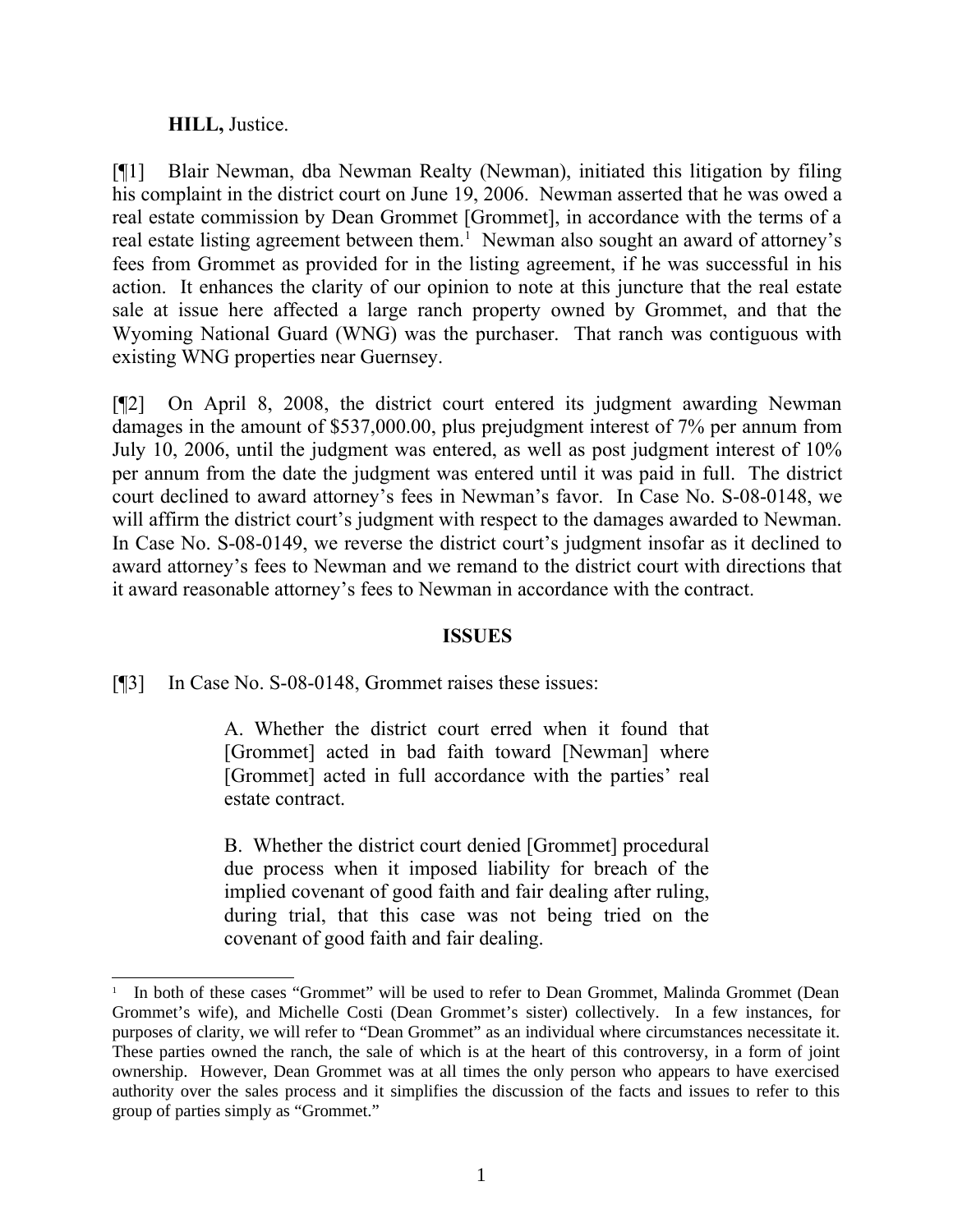C. Whether the district court erred when it ruled that the parties' real estate contract was not void and unenforceable for [Newman's] failure to provide and obtain the statutory brokerage disclosures.

D. Whether [Newman] committed fraud on [Grommet] and the Wyoming Real Estate Commission with his redacted 2003 disclosure statement.

E. Whether the district court erred when it failed to award [Grommet] any damages for [Newman's] wrongful filing of a *Lis Pendens* against [Grommet's] ranch.

F. Whether the district court erred in finding that [Newman] did not breach his fiduciary duties to [Grommet] where, as here, the undisputed evidence showed otherwise.

G. Whether the district court erred when it rejected [Grommet's] counterclaims, and whether [Grommet is] lawfully entitled to compensatory damages and [his] attorney's fees under the real estate contract and the common law.

Newman essentially conforms his statement of the issues to that articulated by Grommet for this appeal.

[¶4] In his reply brief, [Grommet] asserted that these new issues were raised by Newman in his brief for this case:

> A. Newman makes numerous misrepresentations and material omissions in his brief which must be corrected to avoid injustice.

> B. Newman's misstatements, in his brief, as to the reasons he failed to obtain a signed brokerage disclosure from [Grommet] in August 2005, warrant reversal and entry of judgment for [Grommet].

> C. Sellers who honor the terms of their express contracts do not act in bad faith.

> 1. [Grommet was] permitted and authorized by [his] CONTRACT with Newman to hire subsequent brokers after expiration of Newman's listing period.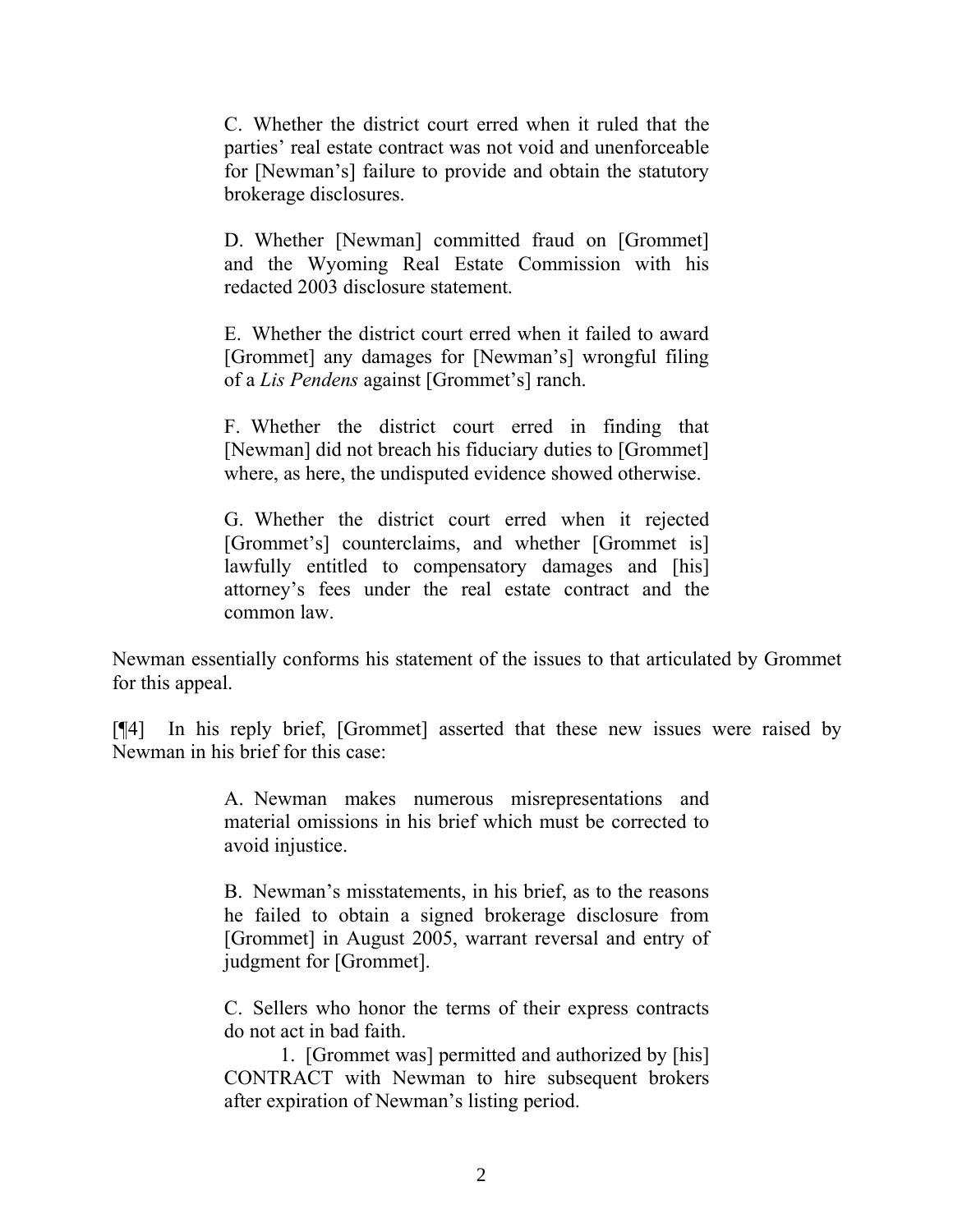2. Newman cannot link [Grommet's] alleged prevention of Newman's performance to any of the proscribed conduct in *Havens*. [2](#page-4-0)

3. Newman did not prove he was "plainly or evidently approaching success in his undertaking" when Grommet terminated Newman's services in late March 2006.

4. [Grommet's] desire to realize \$8.5 [million] for [his] property – instead of \$7.7 [million] – after Newman's listing period expired is never bad faith.

5. The district court's finding of bad faith imposes liability in the absence of any objective standard, or criteria, of bad faith.

D. None of the evidence supports a finding of an implied, extended contract after the 2/12/06 expiration of Newman's listing period.

E. The general and special Statutes of Fraud bar any commission for Newman.

F. Newman's receipt of [Grommet's] 3/25/06 letter on 3/30/06 does not affect or invalidate the 3/29/06 listing agreement of Brockman and [Grommet].

G. The district court's revival of Newman's bad faith claim at trial, and the district court's imposition of bad faith liability under *Scherer*[3](#page-4-1) following trial, violated [Grommet's] right to due process.

H. Newman's other misstatements must be corrected.

[¶5] We will set out the issues in case No. S-08-0149 in a separate section of this opinion.

## **FACTS AND PROCEEDINGS**

[¶6] At the outset we note that Grommet's appeal hinges on his contention that the district court resolved the issues in this case on "perceived equities," rather than the four

<span id="page-4-0"></span><sup>2</sup> *Havens v. Irvine*, 61 Wyo. 309, 157 P.2d 570 (Wyo. 1945); *rehearing denied*, 61 Wyo. 309, 159 P.2d 366 (Wyo. 1945).

<span id="page-4-1"></span><sup>3</sup> *Scherer Construction, LLC v. Hedquist Construction*, 2001 WY 23, 18 P.3d 645 (Wyo. 2001).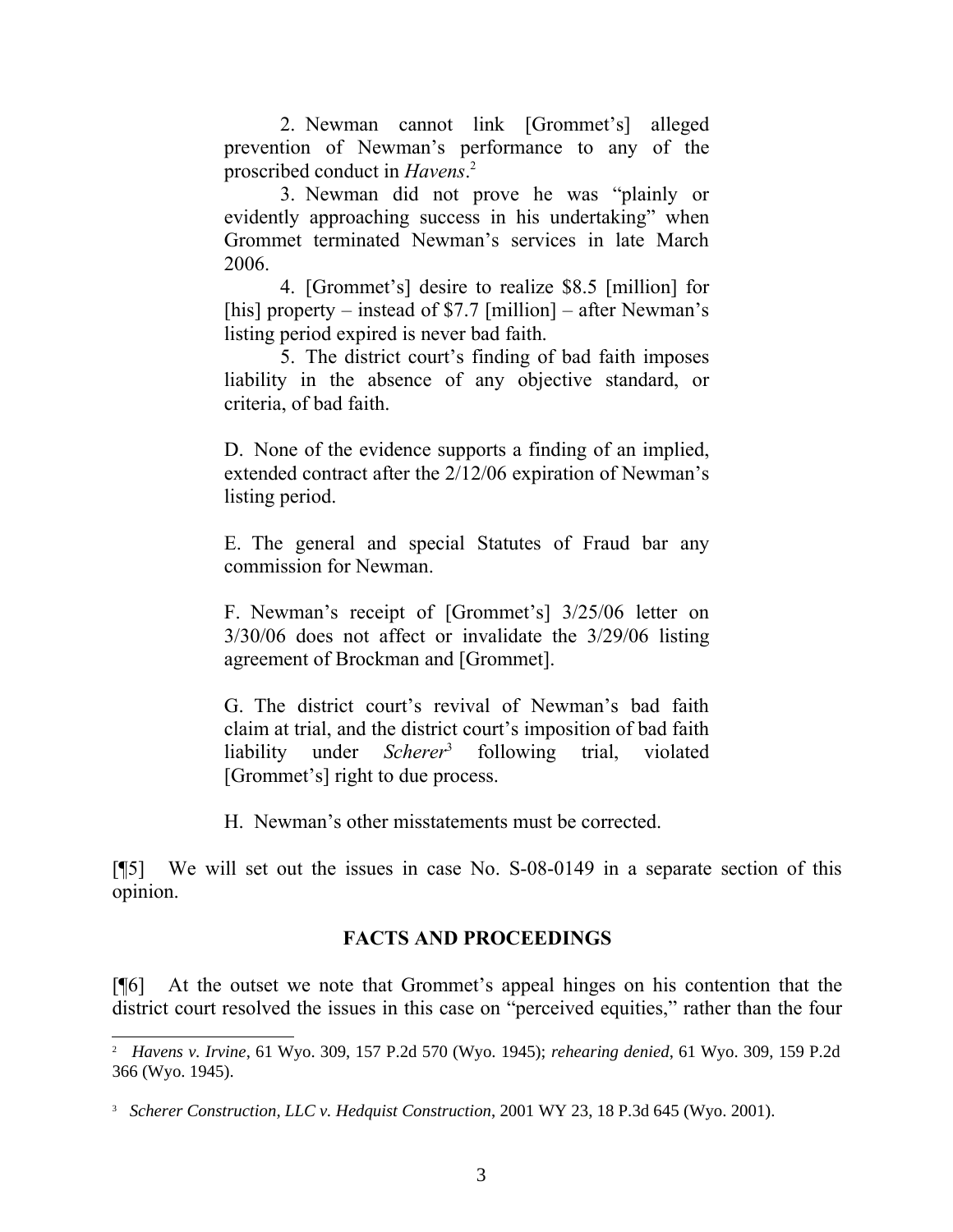corners of the governing contract. He also contends that the district court erred in applying this Court's decision in *Scherer Construction, LLC v. Hedquist Construction, Inc.*, 2001 WY 23, 18 P.3d 645 (Wyo. 2001) rather than *Havens v. Irvine*, 61 Wyo. 309, 157 P.2d 570 (Wyo. 1945).

[¶7] Newman was a real estate broker who operated his principal office in Goshen County. He sold real estate throughout Wyoming, including Platte County. Grommet owned real estate near Guernsey known as the Gray Rocks Ranch. In 1992, Grommet purchased the Gray Rocks Ranch for approximately \$1,050,000.00, with Newman acting as the listing agent. Grommet listed that ranch for sale with Newman as the real estate broker (who was working for Garver Realty at that time) in 1998, for \$4.9 million at a commission of 8%. Portions of the ranch were sold and various land purchases and trades were made in the intervening years which enlarged the ranch and made it contiguous to Camp Guernsey. Grommet worked with Newman in approximately 21 real estate transactions over the years. The ranch was taken off the market for a time, but Grommet again listed the ranch with Newman in December of 2003, by way of an exclusive listing contract that was to run through December of 2005. The listing price was \$7.3 million for the ranch as a whole, but if the ranch were sold in two distinct parcels, the total would be \$7.7 million. The final listing agreement between these parties supplanted that mentioned immediately above and was dated August 12, 2005, and was to expire on February 12, 2006. That contract set a price of \$7.7 million for the entire ranch. Newman's commission was to be 6%, and he was to receive a \$75,000 bonus if he sold the ranch for a full-price offer.

[¶8] The evidence was that Newman advertised the ranch extensively and spent considerable money doing so. He contacted persons, entities, and other brokers. He showed the property on multiple occasions. Newman also distributed and otherwise made available literature regarding the ranch.

[¶9] In the fall of 2004, Colonel Steve Mount of the Wyoming National Guard saw some of Newman's advertising literature regarding the Gray Rocks Ranch. Colonel Mount was immediately interested in the property since the property was adjacent to the WNG's existing lands and WNG wanted to expand Camp Guernsey. At that time, the asking price was \$7.3 million. Newman showed the property to several members of the WNG. Major General Ed Wright, the Adjutant General of the Wyoming National Guard, met with the military affairs committee of the Wyoming State Legislature regarding funding to purchase the ranch. In July of 2005, a story appeared in the *Casper Star Tribune* that stated that the WNG wanted an appropriation of \$8 million, which was to be used, in part to purchase the Gray Rocks Ranch. The WNG's intent and ability to purchase the ranch was contingent upon the legislature's appropriating the funds and the WNG obtaining an appraisal at least equal to the eventual purchase price. On August 12, 2005, when it became known that the WNG was seeking an \$8 million appropriation,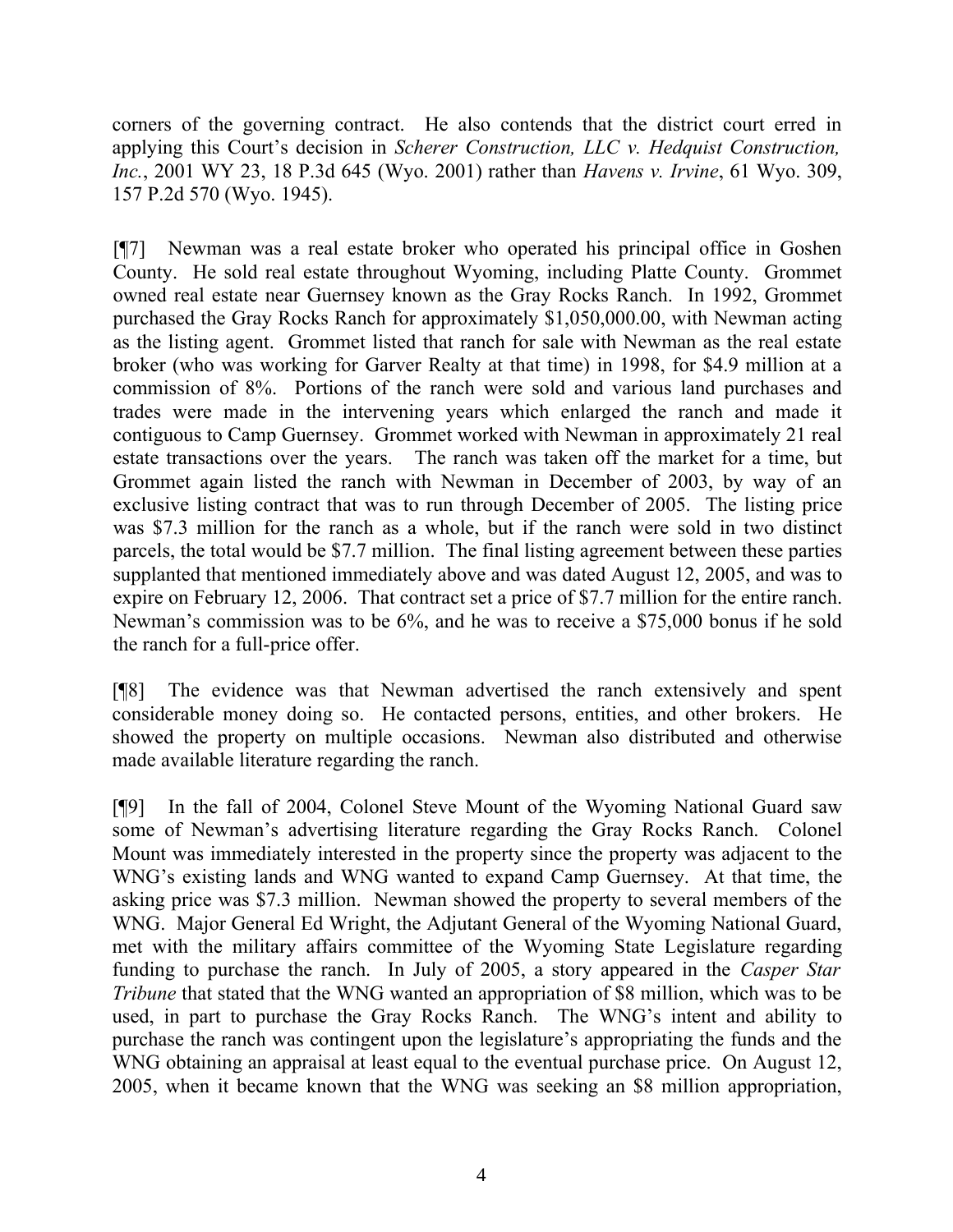Grommet had Newman write a letter to the WNG stating that the new listing price was \$7.7 million for the entire ranch. On September 22, 2005, WNG wrote back and stated that it was very interested in purchasing the property, but it had to wait for an appropriation from the legislature.

[¶10] On September 27, 2005, General Wright met with Grommet and he expressed his interest in buying the property at \$7.7 million. Grommet expressed his interest in selling the property to the WNG. From Grommet's point of view, a sale to the WNG would keep the property from being subdivided and allow him to lease the ranch back.

[¶11] The WNG hired two appraisers to evaluate the ranch. Both appraisers were certified appraisers in the state of Wyoming. Jim Hastings appraised the Gray Rocks Ranch at \$7.5 million, while John Pexton appraised the ranch at \$7.95 million. Both appraisals were submitted on November 16, 2005. On November 19, 2005, another article appeared in the *Casper Star Tribune* that indicated the governor had put \$10 million into his budget for the purchase of the Gray Rocks Ranch, as well as other properties. Between November of 2005 and February of 2006, Newman had numerous contacts with Grommet, the WNG, and others to facilitate the sale of the ranch.

[¶12] In mid-February 2006, the listing agreement between Grommet and Newman expired. There had been attempts to enter into another written listing agreement, but Grommet and Newman were not able to meet and sign a new agreement. However, in its findings the district court concluded that the listing agreement was extended orally in that Grommet was giving directions to Newman to continue his efforts to aid the WNG in getting funding to purchase the ranch. Furthermore, Newman was in contact with the WNG, legislators, and the governor on multiple occasions in order to get the legislature to approve an appropriation to purchase the Gray Rocks Ranch.

[¶13] On March 30, 2006, Newman received Grommet's letter terminating him as the listing broker. The district court found that the timing of that letter indicated that Grommet believed that Newman had continued working for him after expiration of the written listing contract.

[¶14] On March 9, 2006, the Wyoming Legislature approved \$10 million for the purchase of land to expand Camp Guernsey. It was noted in the National Guard newspaper that \$7.7 million of the funds was to purchase the Gray Rocks Ranch. General Wright testified that it was the WNG's intent to purchase the ranch. He further testified that the WNG had become a willing purchaser at that time and that the purchase of the ranch was imminent. As soon as the legislature approved funding, Jack Studley, WNG land agent, began preparing a purchase-offer contract. All WNG witnesses who testified indicated that once the legislature had approved funding, the purchase of the ranch was essentially a "done deal." On March 13, 2006, General Wright called Grommet and told him that funding had been approved.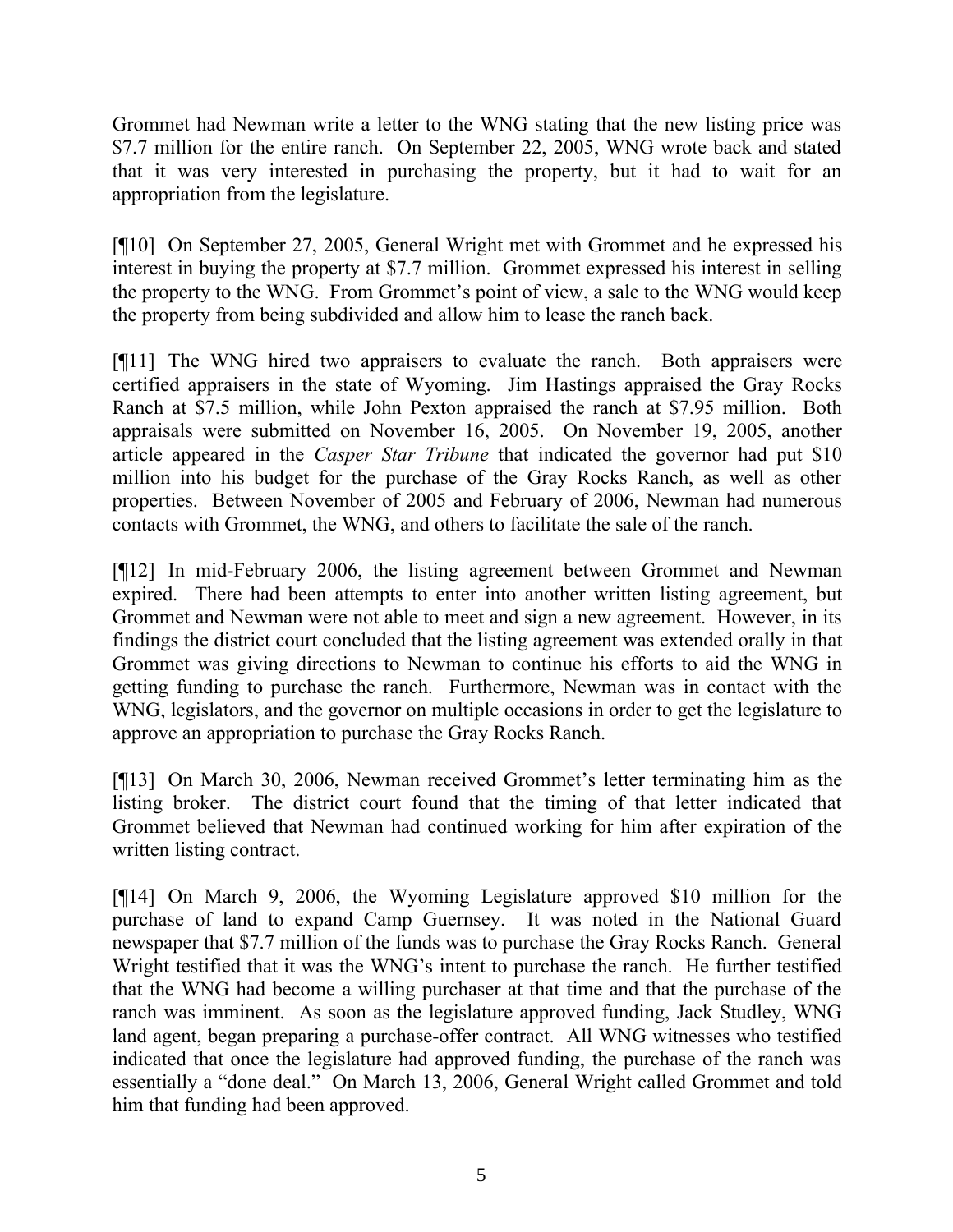[¶15] The district court specifically found that once Grommet knew that the WNG had been appropriated \$10 million, he decided to raise the asking price for the ranch. Sometime in mid to late March, Grommet met with Bob Brockman, who is a real estate broker/appraiser. On March 27, 2006, Grommet advised the WNG that Brockman would be the new listing agent/broker for the Gray Rocks Ranch. On March 29, 2006, Grommet listed the ranch with Brockman's business, Keyhole Land Co., and Ranch Marketing Associates (RMA). This agreement provided for a 4% real estate commission. Brockman and RMA entered into an agreement between themselves on March 29, 2006, that provided that if the WNG bought the property, the two brokers would split the fee. However, if a buyer other than the WNG bought the ranch, the selling broker (RMA or Brockman) would get 75% of the commission and the other would get 25%. These circumstances motivated the district court to conclude that the contract between Grommet and Brockman, et al., clearly supposed that the WNG was already a more than just "likely" purchaser. On March 30, 2006, Brockman advised the WNG that the purchase price of the property was now \$8.5 million.

[¶16] The district court further found that on March 30, 2006, Newman received a letter from Grommet advising him that his services were no longer needed, but further advising him that he could still be a selling agent. The district court found that Newman believed, and rightly so, that after his long relationship with Grommet that he could not be a selling agent due to a conflict of interest. At about the same time, Brockman prepared a document identified as Exhibit 40. He termed it a critique, but the district court found it was an appraisal review prepared for the WNG. The document was a review of the Hastings and Pexton appraisals previously described herein. Exhibit 40 points to errors in, or otherwise updates, the previous appraisals and then supports a current price of \$8.5 million for the ranch. Brockman testified that Exhibit 40 was not an appraisal review. However, the district court found that the expert testimony given by Mr. Hastings, Ms. Weppner, and Mr. Frascona all were to the effect that Exhibit 40 was an appraisal review, and that a reading of Exhibit 40 could lead to no other conclusion. Exhibit 40 was provided to Pexton. At the request of the WNG, he updated his appraisal and on April 11, 2006, he rendered a new opinion valuing the Gray Rocks Ranch at \$8.62 million. The WNG signed a purchase agreement on April 12, 2006, for \$8.5 million less than two weeks after Newman was terminated. The sale closed on July 10, 2006. Brockman and RMA each received a commission of \$170,000 for a total of \$340,000.

## **The Contract**

[¶17] With respect to the language of the contract that is most directly pertinent to the issues raised in this appeal, the district court made these findings. The district court first noted that there was a dispute about which of the contracts between Newman and Grommet was in force at the times crucial to the outcome of this case. Grommet contends that the August 2005 through February 2006 listing contract was invalid because it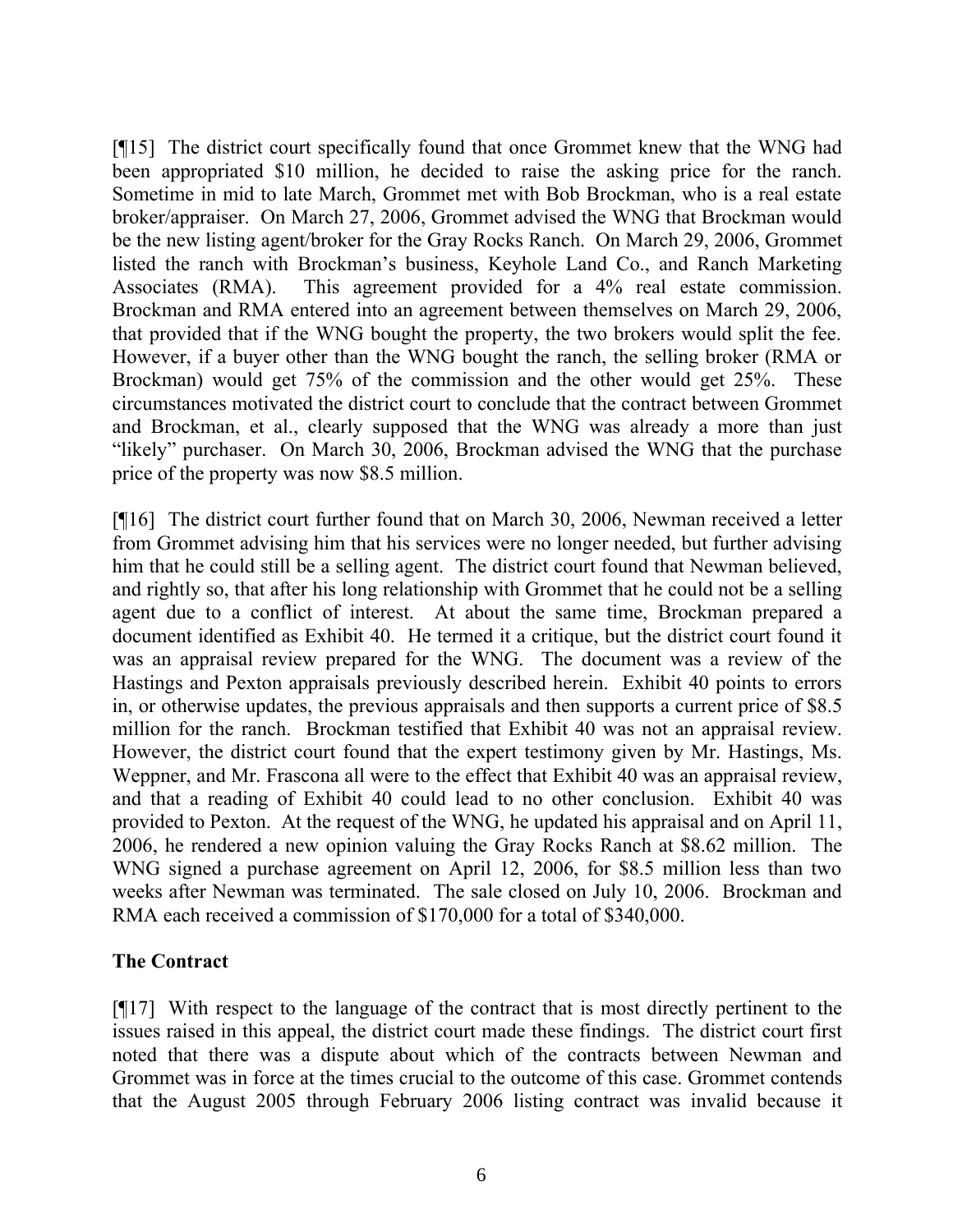contained no brokerage disclosure statement. The listing agreement of \$7.3 million, which was to run from December of 2003 through December of 2005, contained the brokerage disclosure statement as required under Wyo. Stat. Ann. § 33-28-306 (LexisNexis 2009). $4$  That statute requires a broker to set forth in detail the different brokerage relationships and the duties of a broker with respect to such relationships. This must be done prior to entering into any written contract between broker and seller. The failure to do so renders the listing agreement invalid pursuant to statute.

[¶18] In August of 2005, the previous listing agreement was replaced with another contract raising the price for the entire ranch to \$7.7 million. That listing agreement did not contain a brokerage disclosure statement. Grommet contended that since no disclosure was obtained for the August 2005 listing agreement, it was therefore invalid. The district court did not agree with that reasoning because the December 2003 through December 2005 agreement did have a brokerage disclosure signed by Grommet, who clearly was acting on behalf of all sellers. The evidence was overwhelming, in the district court's view, that Grommet was completely in charge of negotiations and was acting on behalf of his wife and sister. Furthermore, the August 2005 listing agreement interrupted the December 2003 agreement and was in fact an extension of the original agreement with an increased sales price of \$7.7 million. The district court concluded it would place form over substance to require yet another identical disclosure form and thereby invalidate the August 2005 listing agreement. This Court held in *Roney v. B.B.C. Corp.*,

<span id="page-8-0"></span>4 **§ 33-28-306. Broker disclosures. [This statute was substantively amended effective July 1, 2009.]**

(a) Prior to engaging in any discussion or arrangement incidental to a sale, purchase, exchange or lease, and prior to entering into any written agreement, with a buyer or seller, a broker shall make a written disclosure of applicable brokerage relationships which must contain at a minimum the following:

(i) A description of all the different brokerage relationships allowed by this article and a statement that the commission for different relationships is negotiable;

(ii) An explanation of the duties and obligations owed under each such relationship;

(iii) A conspicuous statement of duties and obligations owed by an agent but which are not owed by an intermediary;

(iv) A statement that any established relationship cannot be modified without the written consent of the buyer or seller and that the buyer or seller may, but is not required to, negotiate different commission fees as a condition of consenting to a change in relationship; and

(v) A statement that an intermediary is not an agent or advocate for any party and has only the obligations set forth in W.S. 33-28-305.

(b) The written disclosure shall contain a signature line for the buyer or seller to acknowledge receipt of the disclosure. The disclosure and acknowledgment, by itself, shall not constitute a contract or agreement with the broker. Until the buyer or seller executes such acknowledgment, no representation agreement shall be executed or valid.

(c) A broker who has established an agency relationship, a subagency relationship or an intermediary relationship with a seller or buyer shall provide notice of that relationship to any other party to the transaction at the earliest reasonable opportunity.

(d) Disclosures made in accordance with this article shall be sufficient to disclose brokerage relationships to the parties to the transaction and to the public.

Wyo. Stat. Ann. § 33-28-306 (LexisNexis 2007).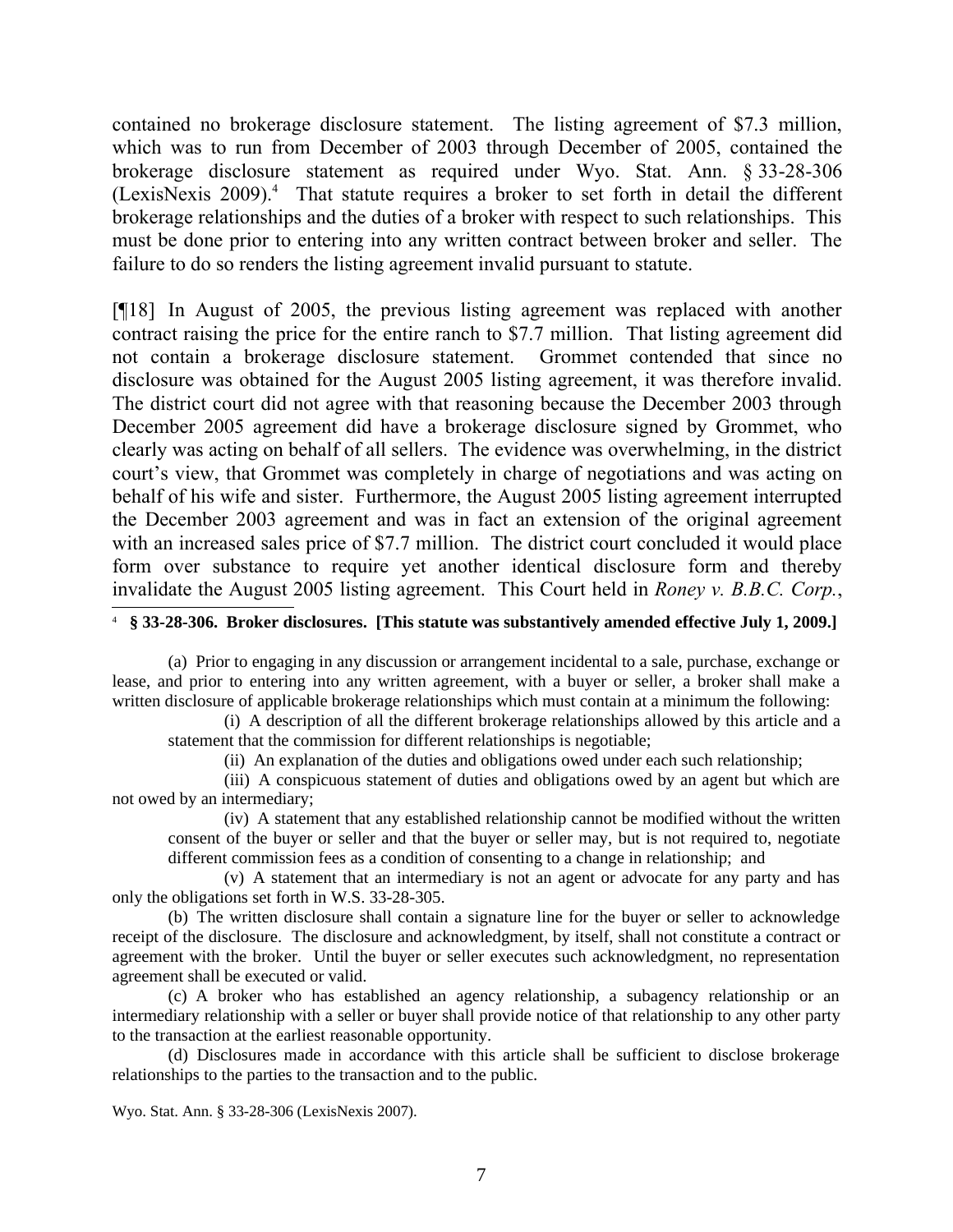2004 WY 113, ¶ 27, 98 P.3d 196, 204 (Wyo. 2004) that Wyoming does not favor the forfeiture of contract rights. Here Newman made a disclosure pursuant to § 33-28-306 at the time the 2003 listing went into effect. The district court believed, as do we, that such disclosure was sufficient enough so as to fully advise Grommet, and so as to comply with the statute. Furthermore, it also concluded, without reservation, that Grommet understood all of the agency relationships as well as those other matters required to be disclosed. Thus, the 2005 extension was valid.

[¶19] The second issue the district court addressed was whether there was or could be an oral extension of the listing contract after it expired on February 12, 2006. Clearly, a listing agreement may be extended orally or by conduct. *McCartney v. Malm,* 627 P.2d 1014, 1018-19 (Wyo. 1981). Here it is evident that the listing was extended orally and by conduct until March 30, 2006. Grommet directed Newman to lobby on his behalf for the legislative appropriation. Grommet, by correspondence, knew that Newman was continuing to talk to the WNG and the governor and other elected officials. Finally, on March 25, 2006, the letter to Newman terminating his services clearly indicated Grommet's knowledge that Newman was still working for him. In early February, Grommet had apparently asked Newman to get with him to formally extend the listing. All of the facts in this case point clearly and convincingly to the conclusion that Newman was working for Grommet with Grommet's knowledge and consent until Newman's discharge. On the basis of these circumstances the district court concluded that the August 2005 listing agreement was orally extended until March 30, 2006, the date on which Newman received Grommet's termination letter.

[¶20] Both the 2003 and 2005 agreements contain the following language at sections IV D 3 through IV D 4.

## IV. **BROKER COMPENSATION.**

. . . .

. . . . D. Seller shall pay Broker the compensation provided by Section IV B hereof within seven (7) days of the date written demand is mailed by Broker to Seller upon the occurrence of any of the following events:

> 3. If the subject property or any part thereof is sold, exchanged, leased or optioned, or if any other transaction occurs which causes an effective change of ownership of such property from Seller to a third party within 180 days after the expiration of this Contract, to or with any person, firm, corporation or other entity or anyone acting for such person, firm, corporation or other entity to whom the property was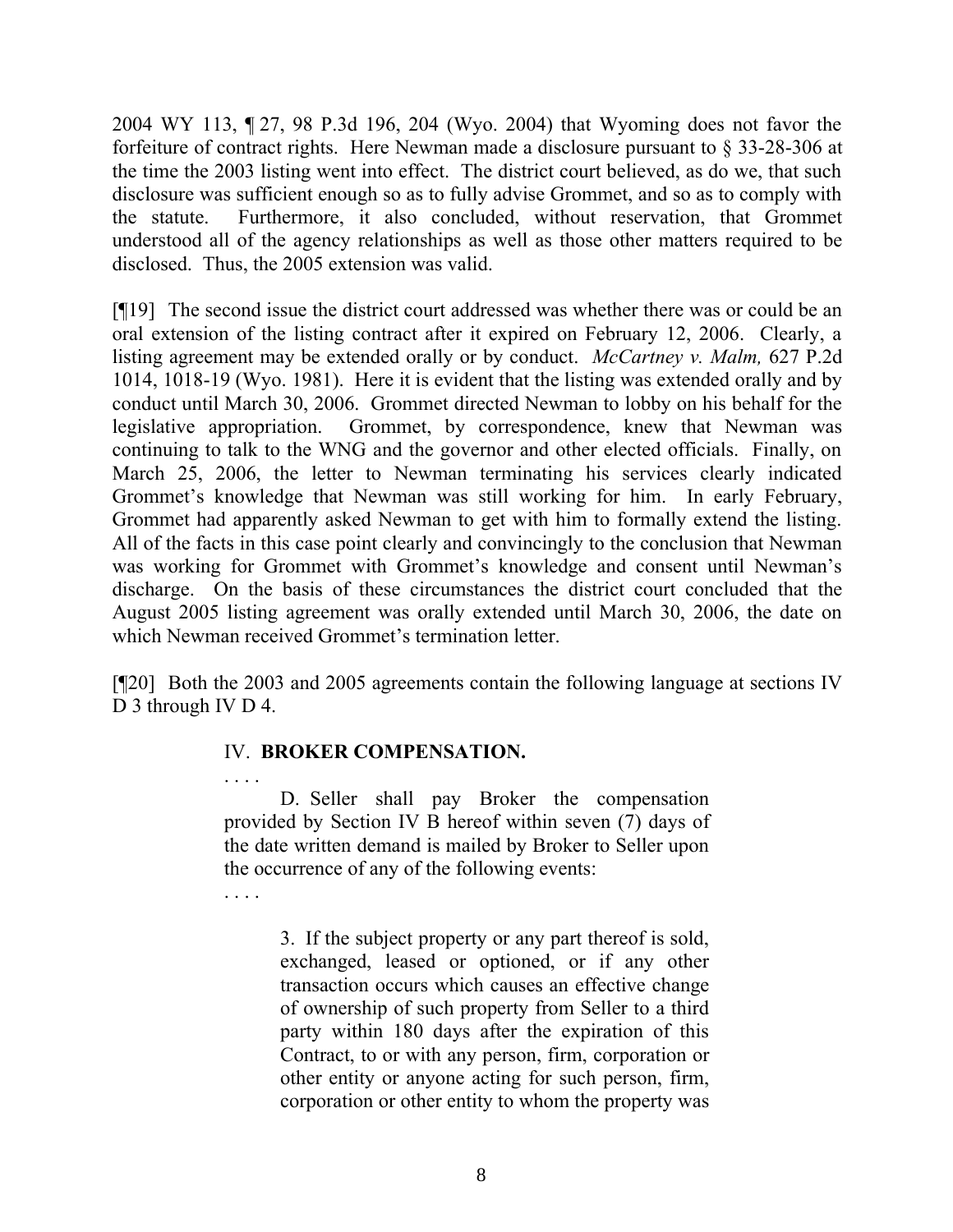introduced by Seller, Broker or any of Broker's Salespeople or by any other person, and whose name was disclosed by Broker to Seller prior to expiration or by written notice, deposited in the U.S. Mail, certified mail, return receipt requested and postage prepaid, before midnight of the seventh day following the date of the termination of this Contract, exclusive of the date of termination. A written offer to purchase this property submitted to Seller during the term of this Contract shall constitute the notice required by this subparagraph without further notice to Seller.

4. In the event that a commission **is earned for the** lease, **sale** or exchange of this property by another Wyoming licensed real estate broker with whom Seller lists the property at any time after termination of this Contract, the protection stated in Section IV D 3 above shall be waived so that Seller is not liable for dual commissions." [Emphasis supplied.]

[¶21] Newman contended that he is due the commission for the sale since the word "earned" in paragraph IV D 4 means procuring cause of the sale. The district court concluded that his position was supported by his own testimony, that of his experts, Mr. Frascona and Ms. Weppner, as well as that of Grommet's witnesses, Brockman and Pearson, from their prior deposition testimony. Newman asserted he was the procuring cause of this sale and that Brockman did not earn a commission. Grommet's position is that the word "earned" means only that a subsequent broker did whatever he is required to do under his contract to earn a commission. The underlying purpose of Section IV D 4 is clear on its face. It is designed to prevent the seller from being required to pay two commissions. Given that purpose, the district court concluded "earned" does not mean procuring cause. Rather, he determined it meant that the subsequent broker did what that broker must do to be entitled to a commission. Here the commission was paid to Brockman and to RMA. That commission was due pursuant to the terms of Grommet's listing agreement with Brockman and RMA. To rule otherwise would be to invite lawsuits every time there was a subsequent broker. That could not possibly have been the intention of the Wyoming Association of Realtors when they prepared the agreements in question. The issue of procuring cause typically arises where there are not direct contracts with the seller on the listing side, but rather conflicts between the brokers on the selling side of the real estate transaction. Where there is a contract, the contract must be the determining factor in most cases. See *Wanger v. Havey,* 393 S.2d 874 (Louisiana 1981).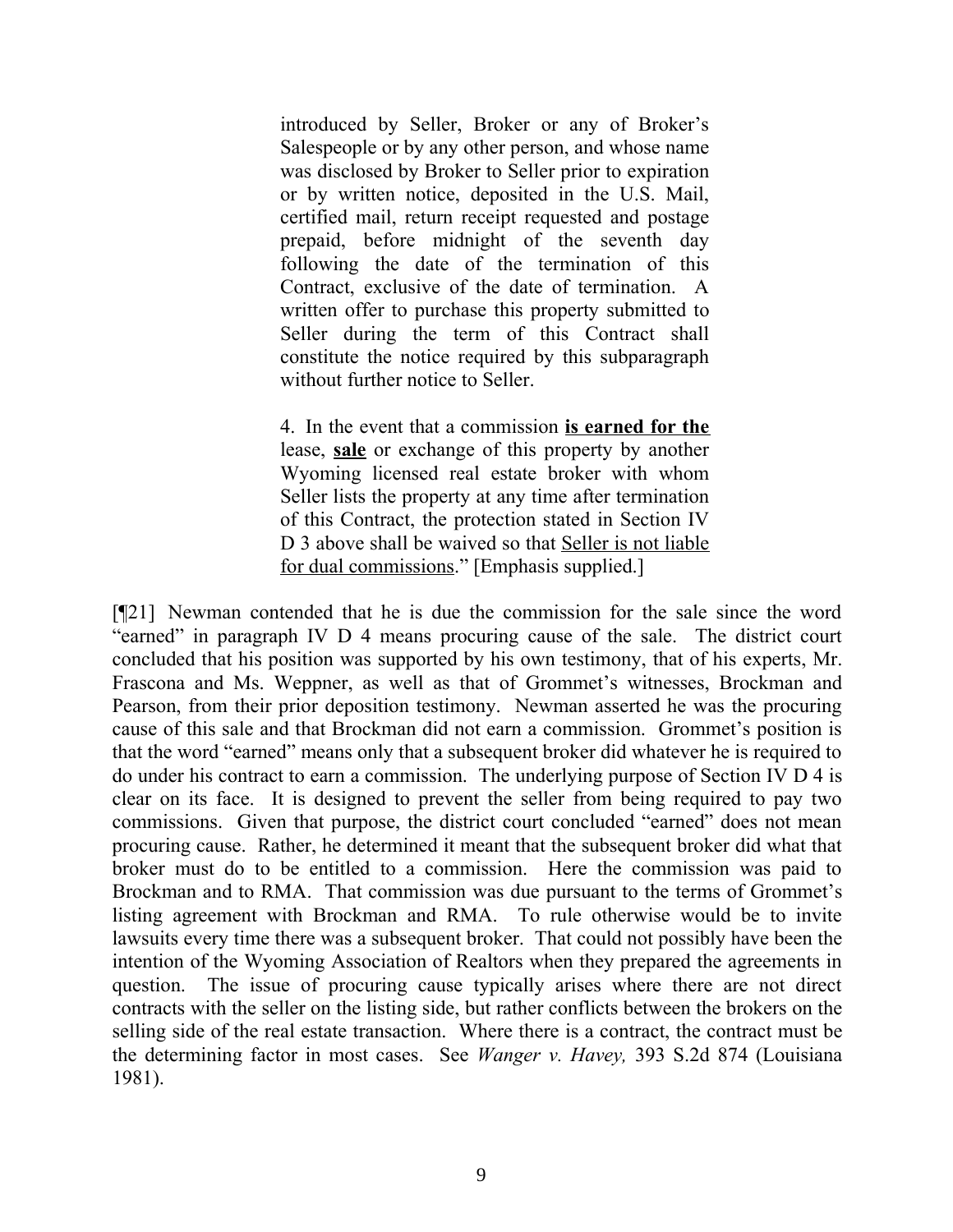[¶22] The district court's discussion continued: Newman contended that Brockman did not earn his commission as a realtor but rather acted as an appraiser only. Brockman's activity as an appraiser, it is alleged, was a conflict of interest in his activity as a real estate broker, therefore precluding a fee as a broker. The district court found that Brockman's work in Exhibit 40 was an appraisal review. It comments on and criticizes the Hastings and Pexton appraisals. It was done to justify a higher appraisal. Brockman was a certified appraiser. The intent of the document was to persuade the WNG that the existing appraisals were not sufficient. This simply is an appraisal review done by an appraiser. This may have been a conflict of interest on the part of Brockman. It may have been a violation of his rules and guidelines as an appraiser, but the district court concluded that Grommet had not pointed to legal authority or arguments that would mandate that Brockman forfeit his real estate fee for that reason.

# **Bad Faith**

[¶23] Once again we track the findings of the district court. Newman alternatively alleged that Grommet acted in bad faith and that he is therefore responsible to pay his commission regardless of the listing agreement. Newman relies on the case *Havens, supra,* 157 P.2d 570. In that case Havens sued Irvine, a property owner, for a commission. Havens had introduced Irvine to a buyer. After negotiations stalled and the passage of some several months, Irvine cancelled the listing agreement and the next day sold the property to that prospective buyer. The district court found in favor of Havens. The judgment was reversed on appeal, because the Wyoming Supreme Court held that there was no bad faith. While Havens had introduced Irvine to the eventual buyer, negotiations had stalled and Havens had really done very little in the succeeding months to earn a commission. The Supreme Court held that:

> 'Bad faith' in respect to the right of a broker to his commission has been said to arise where the owner revokes the broker's authority, or makes the sale through other means, when the broker has performed all he has undertaken or is plainly or evidently approaching success in his undertaking, or where a sale is made behind the broker's back.

*Havens,* 157 P.2d at 573. Newman asserted that this language entitled him to his commission based on the facts of this case. On the other hand, Grommet contended that he did nothing more than exercise his contractual rights under a listing agreement that was prepared or at least provided by Newman.

[¶24] In *Scherer*, this Court elaborated on the principles of good faith in a contractual situation. That case noted that the concept of a breach of the covenant of good faith in both tort and contract situations had been recognized. In tort cases, there must be a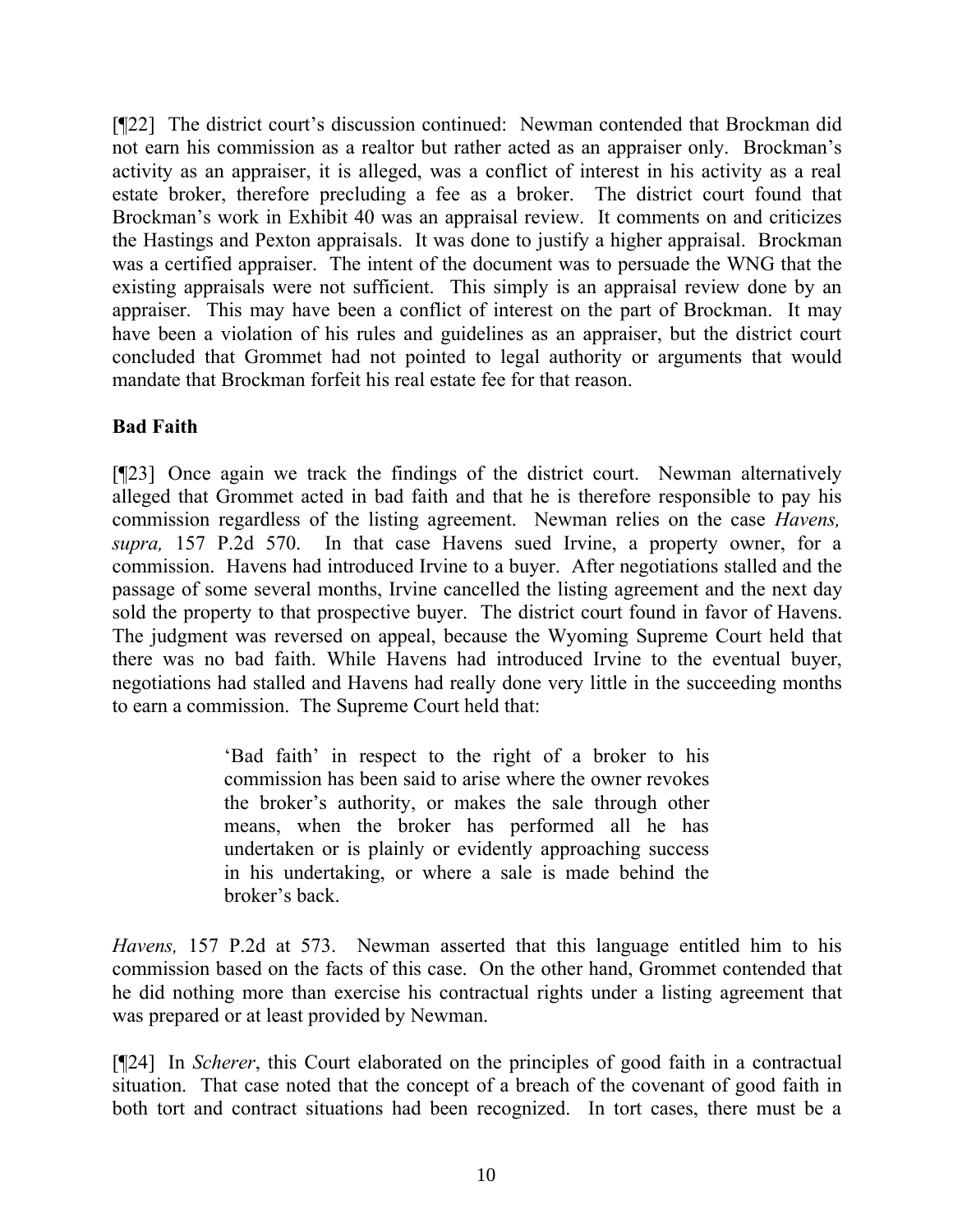special relationship that exists between a plaintiff and a defendant. Such cases are usually restricted to the employer/employee relationship or insurance relationships. However, in *Scherer* this Court went on to hold that every contract imposes a duty of good faith and fair dealing in its performance and its enforcement consistent with Section 205 of the Restatement Second of Contracts. *Scherer*, ¶¶ 16-25, 18 P.3d at 652-656. Since *Havens* was decided many years before *Scherer,* the district court concluded that *Scherer* only amplified what had been said in *Havens.*

[¶25] The district court also noted that in *Scherer* this Court approved these precepts: (1) The implied covenant of good faith requires that neither party commit an act which would injure the rights of the other party to receive the benefit of their agreement; (2) compliance requires that a party's actions be consistent with the agreed common purpose and justified expectations of the other party; (3) "The purpose, intentions, and expectations of the parties should be determined by considering the contract language **and** the course of dealings between and conduct of the parties." (4) The covenant of good faith may not, however, be construed to establish new, independent rights or duties not agreed upon by the parties. In other words, the concept of good faith and fair dealing is not a limitless one. "The implied obligation 'must arise from the language used or it must be indispensable to effectuate the intention of the parties.'" In the absence of self dealing, breach of "community standards of decency, fairness, and reasonableness," the exercise of contract rights alone will not be considered a breach of the covenant. *Scherer*, ¶ 19, 18 P.3d at 653-54.

[¶26] The district court reiterated the salient facts based upon the principles set out above. Newman and Grommet had a long-term relationship going back nearly 10 years. They had been involved in over 20 real estate transactions together. The Gray Rocks Ranch was listed on and off by Grommet since 1998. Newman had advertised the Gray Rocks Ranch extensively. He had expended tens of thousands of dollars on advertising and shown the ranch on multiple occasions to prospective buyers. Newman introduced the WNG to Grommet. Newman's advertising had interested the WNG in the Gray Rocks Ranch. As between brokers, it is clear and convincing that Newman was the procuring cause of the sale. Newman found a ready, willing, and able buyer, and his efforts were the predominating cause of the sale. All of the WNG personnel who testified believed that Newman put the deal together. See *McCartney,* 627 P.2d at 1020. The district court was convinced that the WNG, by mid 2005, and certainly no later than October of 2005, had concluded that it wanted the property. The only impediment to the purchase was the approval of funding by the legislature. Newman worked diligently in an effort to have the legislature approve funding. He talked to legislators, the governor, and WNG personnel. By March 10, 2006, funding was approved. At that point, the sale was going to happen. The WNG was going to purchase the ranch and it was in the process of preparing contracts. Up to the time he was terminated on March 30, 2006, Newman was doing all he could to facilitate the sale. His efforts were ongoing through requests by, the knowledge of, and the acquiescence of Grommet.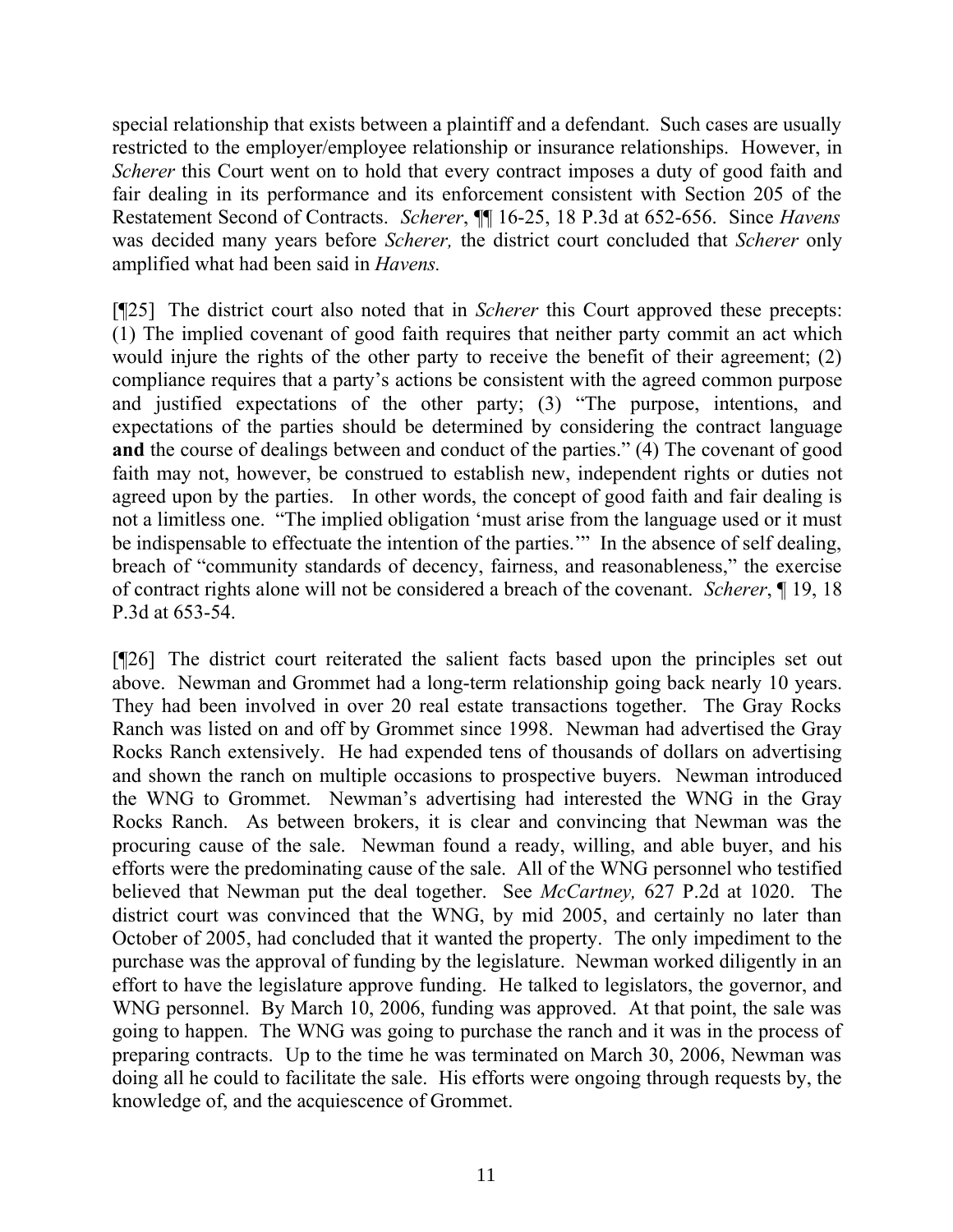[¶27] The district court's reasoning continued. While Newman was working for Grommet in March of 2006, Grommet met with Brockman no later than March 22, 2006. At that meeting, or before, Grommet decided to fire Newman and hire Brockman at a reduced fee of 4% and at the same time raised the price of the ranch to \$8.5 million. The district court was convinced that the reduced real estate fee was based on everyone's assumptions that the WNG would buy the ranch. The increased purchase price of \$8.5 million was clearly based upon the fact that the WNG had been appropriated \$10 million to make land purchases. At trial, Grommet testified that when he increased the purchase price to \$8.5 million, he felt the WNG was then out of the picture as a buyer. The district court found that testimony to be at odds with the facts. Brockman's appraisal review was prepared to demonstrate to the WNG and Pexton that the new asking price was viable. The agreement between Brockman and RMA anticipated a sale to the WNG. In fact, the deal was done in early April.

[¶28] The district court found the evidence to be clear and convincing that on both occasions when the WNG publicly indicated or otherwise achieved the amount they were seeking as an appropriation, Grommet raised the price. The district court also concluded that Newman would have been able to achieve an increased price of \$8.5 million had he not been terminated since the WNG only needed an increased appraisal to pay the asking price. Continuing, the district court found that Brockman's participation achieved two goals for Grommet. Brockman's experience and reputation as an appraiser allowed him to prepare an appraisal review justifying the \$8.5 million asking price, and he was willing to take a reduced 4% commission apparently in light of the likely and, in fact, almost immediate sale to the WNG. Grommet's firing of Newman and the hiring of Brockman netted him an additional \$1,000.000.00 from the WNG, and reduced his real estate commission by some \$245,000.00. While Grommet may purport to be a good businessman, the question here, the district court concluded, was whether his activities amounted to bad faith and unfair dealing.

[¶29] The district court went on to note that the plain language of *Havens* can be employed to make out a case for bad faith. But bad faith, according to *Scherer*, cannot exist in a contractual situation where one party is simply asserting its contractual rights absent some special circumstances indicating a departure from reasonable and fair community standards. Grommet reiterated many times during the trial that he was simply invoking his rights under a contract prepared by Newman. However, the contract did not represent unequal bargaining positions. Grommet specified the term and whether the contract would exist at all. Grommet could not have had a contract on his terms with any other real estate broker. Thus, the district court did not believe that Grommet should be accorded any deference simply because the contract was on a form prepared by the Wyoming Association of Realtors.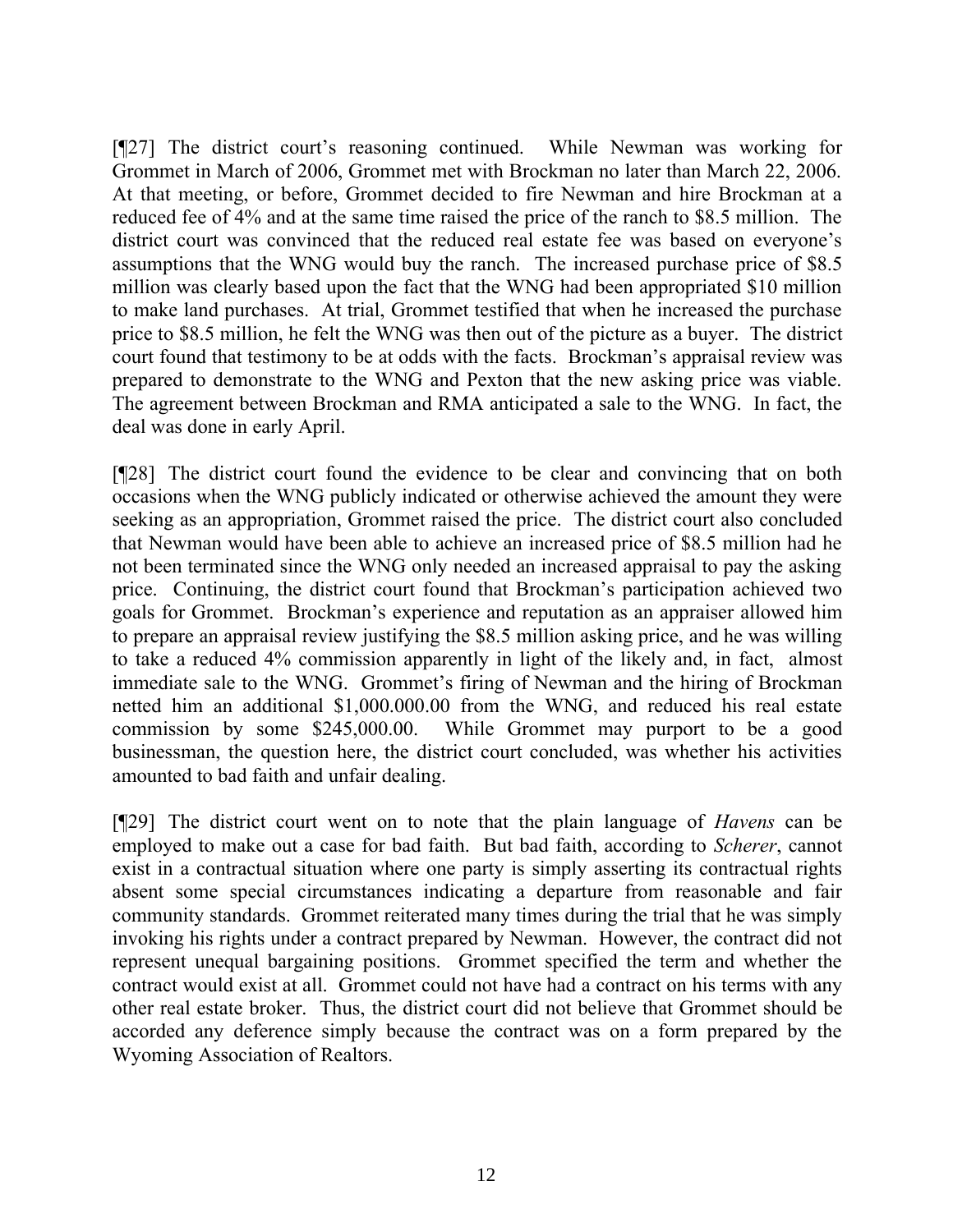[¶30] In light of its summary of the evidence that the district court found to be credible, it found that bad faith did exist in this matter on the part of Grommet. The relationship between Newman and Grommet was longstanding. It had been beneficial to both. There was certainly trust involved. Grommet entrusted Newman with advertising and selling a large asset, as well as lobbying the legislature and the governor to assist in that regard. Newman so trusted Grommet that he worked diligently between mid-February and mid-March of 2006, without a written listing contract. This trust was well-founded since Grommet had invited Newman to meet in order to extend the listing agreement. Apparently, Newman just had not had the opportunity to do so.

[¶31] It was clear that the WNG was going to buy the property once the funding was appropriated. Before Newman was terminated, it was evident that the deal was going to happen. Only the paperwork and Grommet's last-minute efforts to raise the price remained. On the day Grommet was meeting with Brockman, Newman -- with Grommet's knowledge -- was still working to finalize the deal. Finally, the letter of termination was sent to Newman itemizing his deficiencies as a realtor. The district court expressed his conviction that the termination letter was an after-the-fact document prepared by Grommet to serve as a paper trail for dismissing Newman. The district court did not believe that the reasons set forth in the letter were the reasons Newman was terminated. Rather, it believed that the termination was designed solely to lower the real estate commission and get Brockman's assistance in raising the price. The district court iterated its virtual certainty that the same deal could have been reached with Newman as the real estate broker, except that the commission would have been considerably higher.

[¶32] Finally, Brockman's assistance here was primarily that of appraiser. He did not show the property, did not advertise the property, (the only advertisements that were sent out occurred after Grommet and the WNG signed the agreement to sell), and in fact, the deal was done only a couple of weeks after Brockman was involved. The district court based its ultimate decision on these unique circumstances of this case:

1. The long-term relationship,

- 2. The many hours invested by Newman,
- 3. The large amount of money invested by Newman,
- 4. Newman's being the procuring cause of the deal,
- 5. The funding for the deal having been appropriated,

6. Grommet's allowing Newman to continue working while he was negotiating with Brockman,

7. Grommet's stated reasons for terminating Newman were not true, and

8. Grommet's actual reason for terminating Newman was to save some portion of the real estate commission that truly had been earned.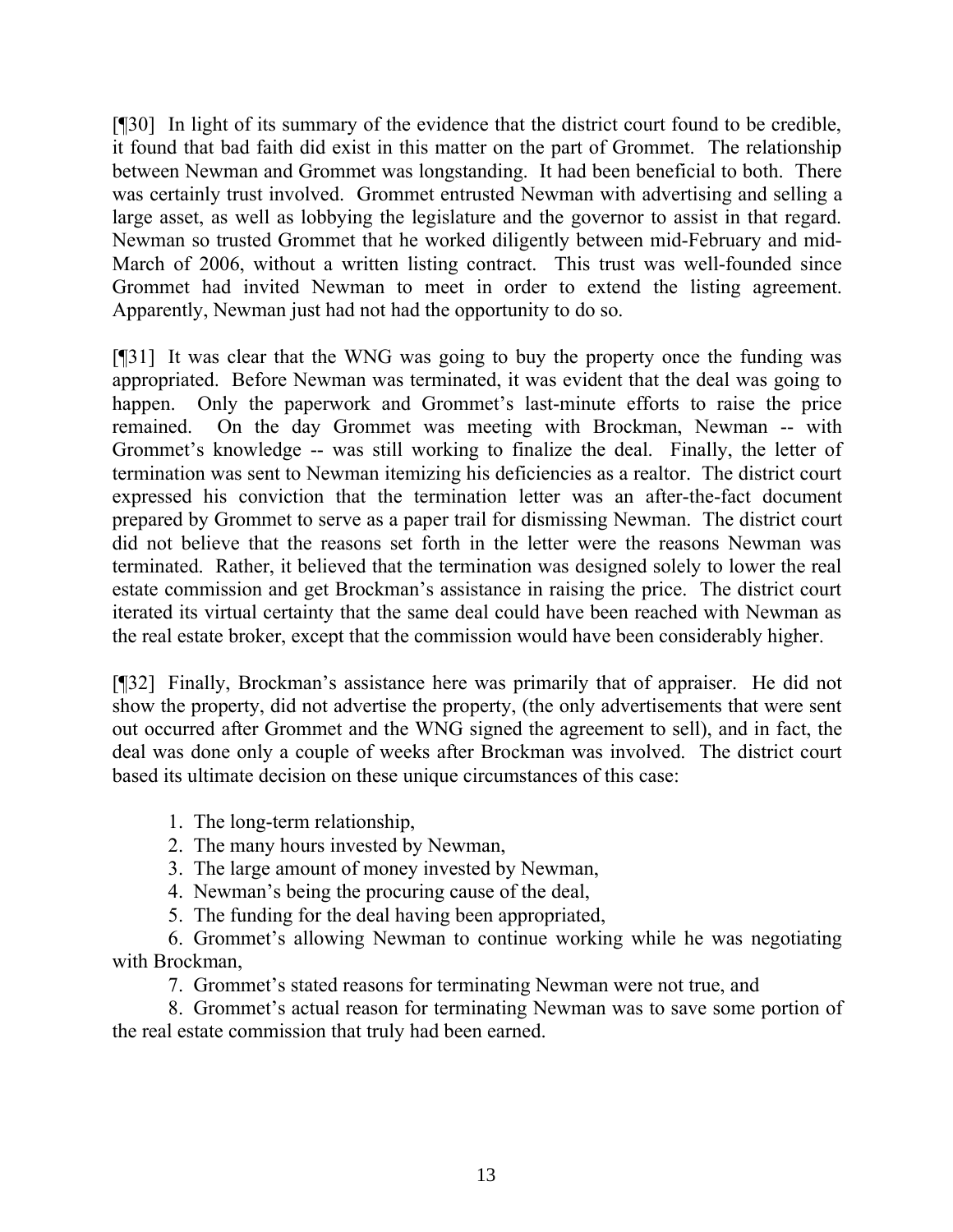[¶33] When the closing on this real estate transaction took place on July 10, 2006, Brockman and Ranch Marketing Associates split a \$340,000.00 commission for having sold the Gray Rocks Ranch.

[¶34] The district court concluded that, based upon clear and convincing evidence, Grommet, acting on behalf of his wife and sister, began a process of self-dealing that was contrary to the prevailing community standards of fairness and reasonableness. The district court underscored that point by noting that all of the WNG witnesses were surprised by Newman's termination after the efforts he put in on the deal. The district court concluded that all the equities were on Newman's side and that Grommet's actions were motivated, not by any dissatisfaction with Newman, but rather by his desire to make more money. Furthermore, Grommet's bad faith became transparent when he testified that when he raised the price of his ranch to \$8.5 million, he had thought the WNG was out of the deal. The district court found such a statement was not believable. In fact, the district court noted, it could only conclude that such a statement was made because Grommet knew that he needed to inject some uncertainty into the deal with the WNG. Without raising uncertainty, the district court continued, Grommet's treatment of Newman, even to Grommet himself, must have appeared blatantly unreasonable and unfair.

[¶35] The district court also addressed other arguments raised by Grommet. The first was that Newman breached his duties by telling other buyers that they were in a back-up position to the WNG and that he failed to follow up with other prospective purchasers or give Grommet messages regarding other potential buyers' interest in the ranch. The district court concluded from the trial testimony that those issues were within the ambit of a real estate agent in his dealings with potential interested buyers. There is nothing whatsoever to indicate from the evidence that Newman did anything, or failed to do anything, that would have resulted in a sale to another prospective buyer.

[¶36] Much ado was made of Newman filing a *lis pendens* prior to closing. While the legality of such a legal maneuver can be questioned, the sale to the WNG was not interrupted. Rather, the parties agreed that Grommet would place monies in escrow pending the outcome of this case. Therefore, given that the district court found in favor of Newman, it further decided that Grommet had suffered no damage. Much ado was also made of Grommet acting on behalf of his wife and sister without their apparent authority. The district court concluded that the record was plain in demonstrating that Grommet did act on their behalf and as their agent in all of the business dealing associated with this case and that he acted with their authorization either impliedly, or apparently, or both.

[¶37] The district court granted judgment for Newman in the amount of \$537,000.00. Grommet appeals that portion of the judgment. The district court denied Newman his claim for attorney's fees and Newman appeals from that portion of the judgment. The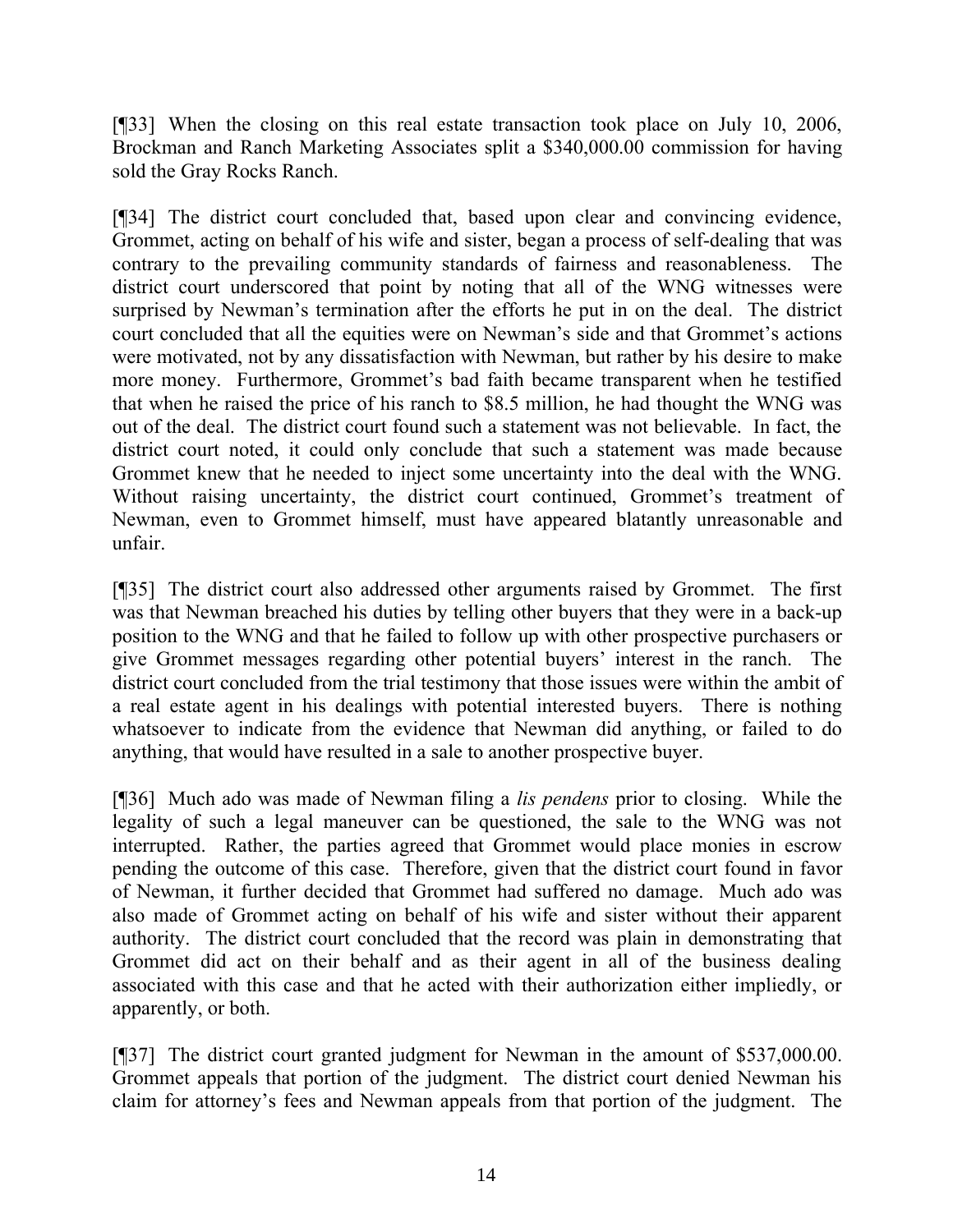district court concluded that attorney's fees were not warranted because Grommet did not violate a written provision of the contract; rather, Grommet violated only the implied covenant of good faith and fair dealing.

#### **DISCUSSION – Case No. S-08-0148**

#### **Standard of Review**

[¶38] We review a district court's decision following a bench trial according to the following standards:

> The factual findings of a judge are not entitled to the limited review afforded a jury verdict. While the findings are presumptively correct, the appellate court may examine all of the properly admissible evidence in the record. Due regard is given to the opportunity of the trial judge to assess the credibility of the witnesses, and our review does not entail reweighing disputed evidence. Findings of fact will not be set aside unless they are clearly erroneous. A finding is clearly erroneous when, although there is evidence to support it, the reviewing court on the entire evidence is left with the definite and firm conviction that a mistake has been committed.

Further, with regard to the trial court's findings of fact, [W]e assume that the evidence of the prevailing party below is true and give that party every reasonable inference that can fairly and reasonably be drawn from it. We do not substitute ourselves for the trial court as a finder of facts; instead, we defer to those findings unless they are unsupported by the record or erroneous as a matter of law.

The district court's conclusions of law however are subject to our *de novo* standard of review.

*In re Estate of Thomas*, 2009 WY 10, ¶ 6, 199 P.3d 1090, 1093-94 (Wyo. 2009) (internal citations omitted).

[¶39] We address each of the issues raised by Grommet below:

## **Special Contract of Employment**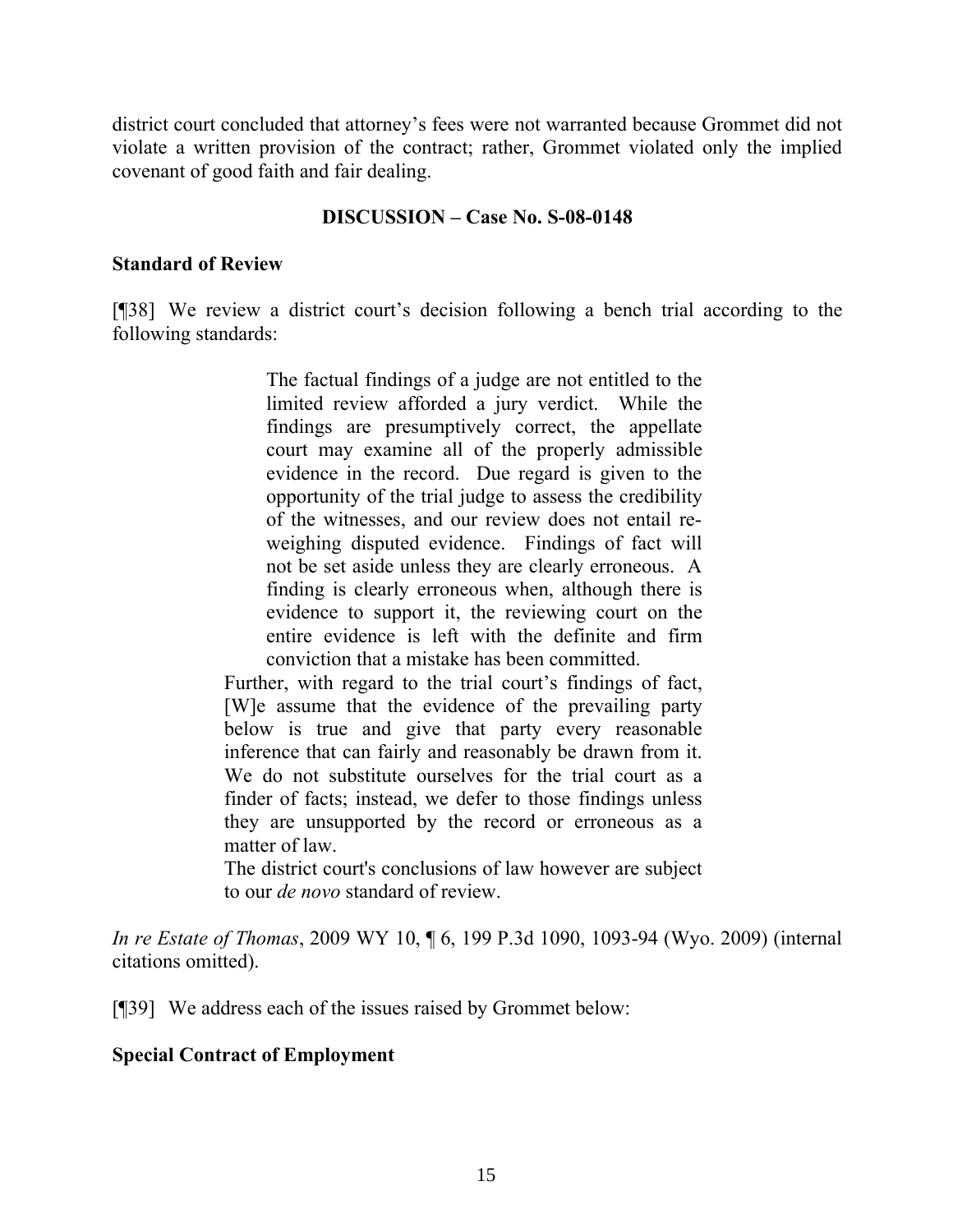[¶40] Grommet posits that the contract between him and Newman is a "special contract," and that that circumstance is central to the resolution of this case. In the course of his discussion, Grommet makes general reference to 23 Richard A. Lord, *Williston on Contracts*,  $\S$  62:19 (4<sup>th</sup> ed. 2002). That section, and the ones that precede and follow it, cover much ground and Grommet's argument does not appear to take into account the full import of those sections. Moreover, the discussion does not appear to be directly tied to the circumstances of this case. We have carefully perused the materials found in *Williston*, and we are unable to agree that the argument Grommet propounds is supported by the material contained therein. Of significance, we also note that Grommet does not direct our attention to where in the record this specific argument was made to the district court or where in the district court's findings this matter is discussed or relied upon, or rejected by, the district court in reaching its decision.

[¶41] Grommet also relies upon this Court's decision in *McCartney*, 627 P.2d at 1021, for this proposition. Once again, we are unable to discern from Grommet's brief exactly how the proposition argued in this appeal was directed to the attention of the district court or how the *McCartney* decision supports the point argued for in this section of his brief. However, we do discern two parts of that opinion which appear to have relevance here and those we set out below:

> Whether or not the meaning that appellants desire to give to the agreement was conveyed to appellee Kent Malm was a question of fact for the trial court. *Madrid v. Norton*, Wyo., 596 P.2d 1108 (1979). The trial court did not make specific findings in this regard, but it did find that there was no evidence of any collusion between appellees and others designed to deprive appellants of their commission, and it found that there was no evidence of bad faith on the part of appellees "at any time in this transaction." Implicit in the finding of no bad faith is the conclusion that appellees did not understand that the agreement provided for payment of a commission upon sale of the property after expiration of the listing period.

" \* \* \* 'Good faith consists in an honest intention to abstain from taking any unconscientious advantage of another, even through the forms or technicalities of law, together with an absence of all information or belief of facts which would render the transaction unconscientious.' \* \* \* " *Cone v. Ivinson*, 4 Wyo. 203, 33 P. 31, 34 (1893) quoting from *Gress v. Evans*, 1 Dak. 387, 46 N.W. 1132 (1877); *Wendling v. Cundall*,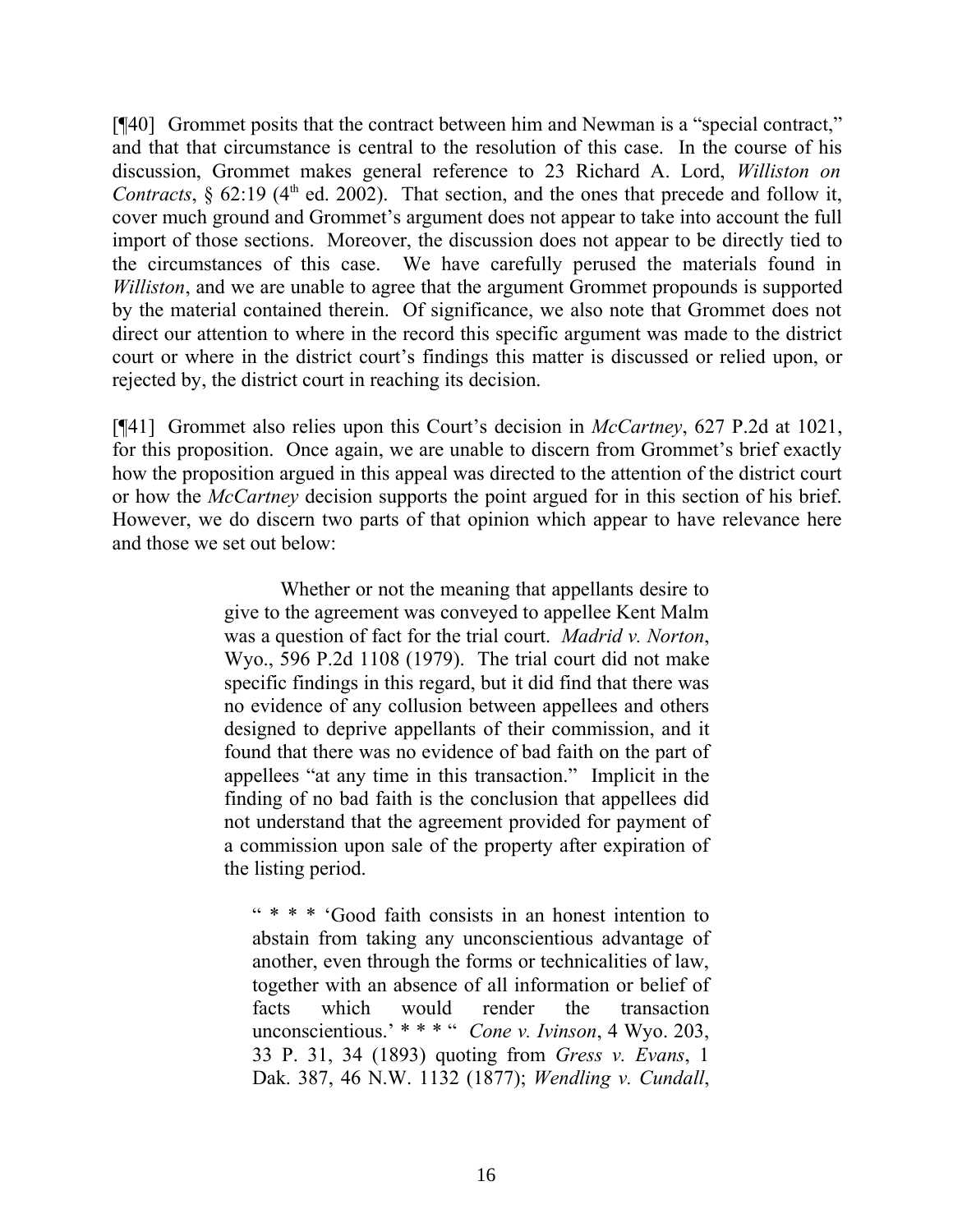Wyo., 568 P.2d 888, 890 (1977); see 12 Am.Jur.2d Brokers §§ 100 and 167.

*McCartney*, 627 P.2d at 1019-20.

The application of this limitation to appellants' rights under this agreement is supported by this description of an exclusive right to sell:

As a general rule, a broker who has been granted either an exclusive agency or an exclusive right to sell or lease property is entitled to a commission, at least by way of damages, on a sale or lease by or through another broker during the existence of the first broker's exclusive agency or right. Also, a broker who has been given an exclusive right to sell or lease property is entitled to a commission, at least by way of damages, on a sale or lease by the owner himself, without the aid or intervention of any broker, within the time specified in the contract of employment.

To entitle a broker who has an exclusive agency or exclusive right to sell to a commission, a transaction effected by the principal himself or through another broker must be of the nature contemplated by the agreement. The sale or other transaction must occur within the time when the exclusive agency or right to sell exists, but the conclusion within that time of a contract is sufficient, even though a formal transfer of the property does not occur until later. \* \* \* " (Emphasis supplied.) 12 C.J.S. Brokers s 175, pp. 555, 559. See also, 12 Am.Jur.2d Brokers s 220. Annotation: *Brokers right to commission on sales consummated after termination of employment*, 27 A.L.R.2d 1348 (1953); *Diehl & Associates, Inc. v. Houtchens*, 173 Mont. 372, 567 P.2d 930 (1977).

Under the listing agreement the commission would be earned only if a sale were made during its term. Such was not here done. But even if the listing agreement were the more usual type and provided for payment of the commission upon the finding of a ready, able and willing buyer, it would have been difficult in this case for the trial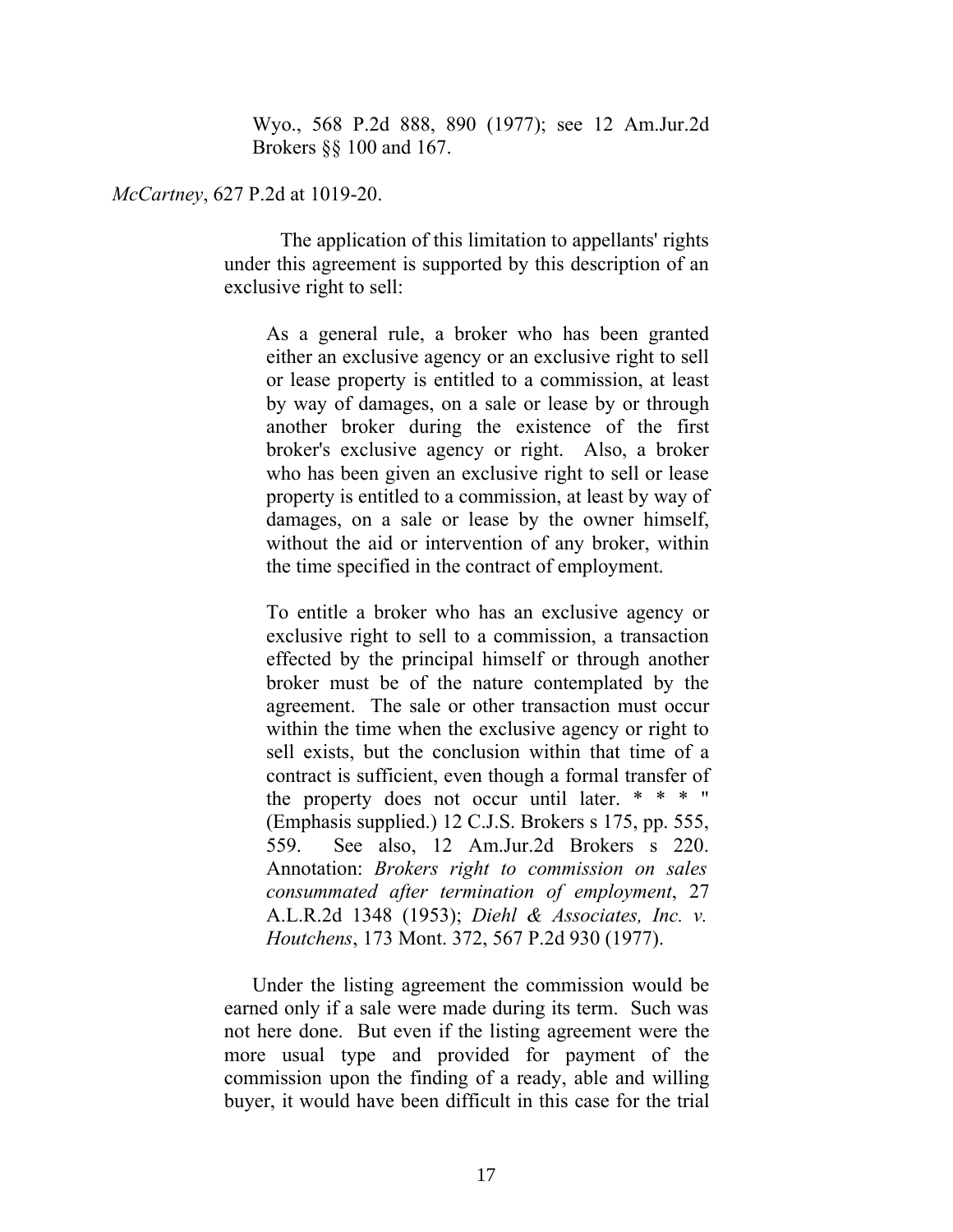court to have found appellants to have been the procuring cause of the sale to the extent necessary to entitle them to a commission. The evidence was substantial that appellees had concluded that appellants were not able to bring about an exchange with the Kelly property, and that the final exchange arrangement was accomplished by other real estate brokers. Where several brokers are involved, the commission is to be paid to the one who can show that his efforts were the efficient, predominating and procuring cause of the sale. There cannot be multiple procuring causes. The broker bringing about the meeting of minds and making it possible for the transaction to be consummated is entitled to the commission. See 12 Am.Jur.2d Brokers s 230; 12 C.J.S. Brokers s 171; *Reed v. Taylor*, 78 Wyo. 216, 322 P.2d 147 (1958). Viewing the evidence under the following standard, as we must, it does not reflect that appellants were the efficient, predominating and procuring cause of the sale:

" \* \* \* (W)e must assume that the evidence in favor of the successful party is true, leaving out of consideration entirely the evidence of the unsuccessful party that conflicts with it, and giving to the evidence of the successful party every favorable inference which may reasonably and fairly be drawn from it. \* \* \* " *Jelly v. Dabney*, Wyo., 581 P.2d 622, 624 (1978); *Madrid v. Norton*, supra.

Further, the evidence viewed under this standard supports the finding by the trial court of good faith on the part of appellees. [Emphasis added.]

*McCartney*, 627 P.2d at 1022. It is our conclusion that the *McCartney* case supports the district court's findings and conclusions, rather than the theory propounded by Grommet in this argument.

[¶42] Grommet also cites *Owens v. Mountain States Telephone & Telegraph Co.*, 63 P.2d 1006, 1009, 1015-16 (Wyo. 1936) for the proposition that the contract at issue here was a "special" contract. We were unable to discern such a holding in that case. That opinion contains a lot of interesting information on the subject, much of which could be said to support the district court's decision herein, but as to special contracts it really only holds that the existence of a special contract need not be pled in order to get that issue before a jury (fact finder). *Id.* at 1016. On Page 40 of his brief, Grommet includes a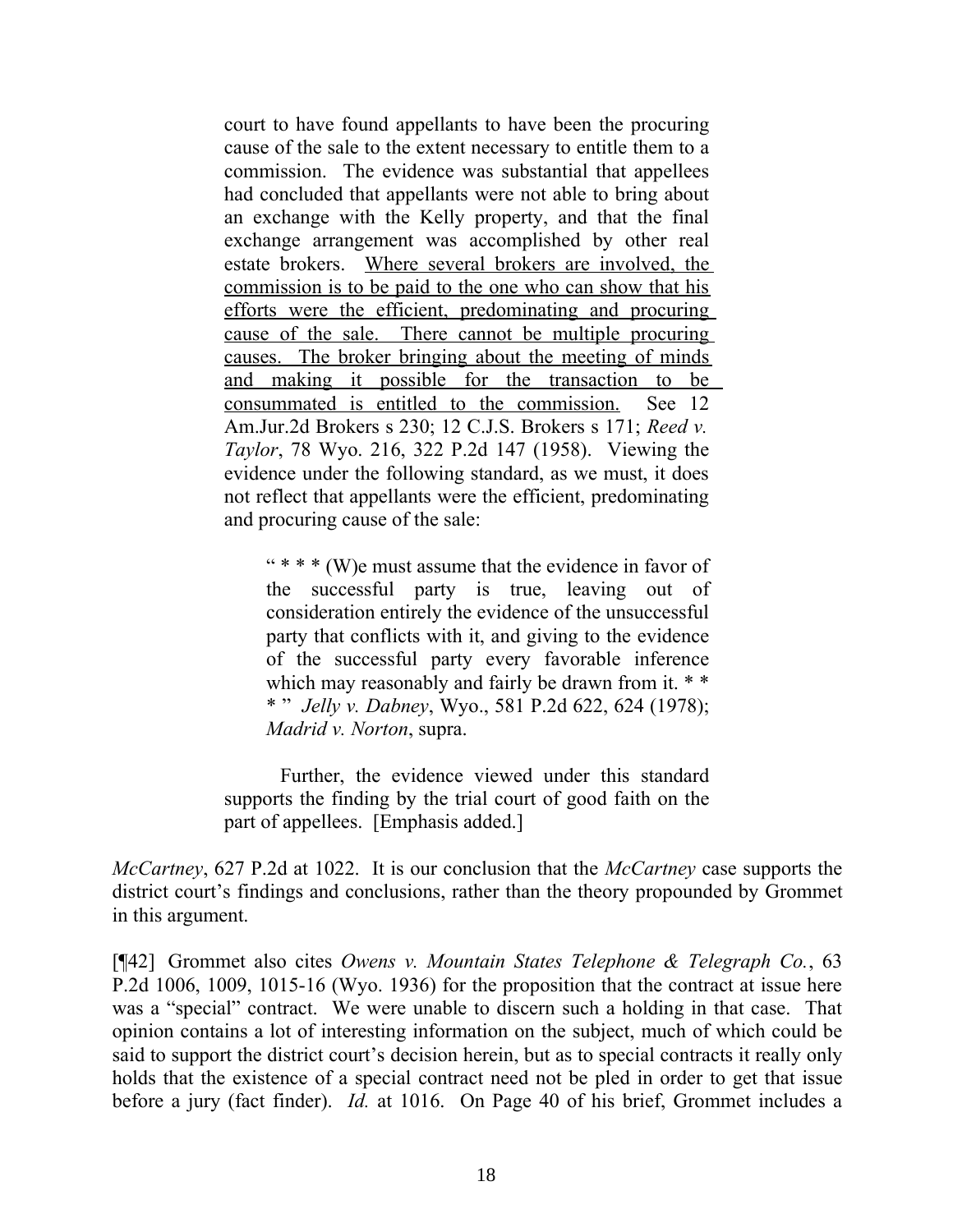snippet from the *Owens* case. We set out the snippet here in its full context (with the sentence Grommet draws our attention to highlighted immediately below):

> It is argued that the evidence in the case is not sufficient to warrant any judgment for the plaintiff. We have found this question to be an exceedingly difficult one. No cases involving facts exactly like those in the case at bar have been cited, and we have found none. Whether or not a commission is due to a broker depends largely upon the contract entered into between him and the owner. *Kimmell v. Skelly*, 130 Cal. 555, 62 P. 1067, 1068. **If he has not complied with his contract, if he has not accomplished or done what he has undertaken to do, while his authority exists, he is not, in the absence of some fault of the owner, entitled to a commission.** He must fulfill, if not prevented by the owner, the duty undertaken by him, and within the time given him, or he is not entitled to any compensation. 9 C.J. 587, 588; note, 139 Am.St.Rep. 241; note, 26 A.L.R. 784. If, on the other hand, a broker has done that which he was employed to do, he becomes entitled to his commission. *Westlund v. Smith* (Mass.) 196 N.E. 147; *Schneider v. Stewart*, 173 Okl. 596, 49 P. (2d) 186; *Hugill v. Weekley*, 64 W.Va. 210, 61 S.E. 360, 15 L.R.A. (N.S.) 1262. Courts, and the parties herein, speak of an ordinary contract of a broker (without special terms) and a special contract; that is to say, a contract with special terms. They do not agree what the contract herein actually was. Counsel for the defendant have argued the case solely from the standpoint that the contract herein was a special one, namely, that the plaintiff should make a sale or find a purchaser at the price of \$25,000 and no less, and that within a definite period of time. There can be no doubt that if the parties make a special contract, one, for example, to the effect that no commission will be due unless the property in question shall be sold for a definite price, and on definite terms, or that a definite result shall be reached, no commission will be due if these terms are not complied with, unless they are waived by the owner. Restatement of the Law of Agency, § 447, and comment thereon; note, 43 A.L.R. 1111, under subd. IV; *Knoechelma's Adm'r v. Knoechelmann*, 242 Ky. 662, 47 S.W. (2d) 534; *Kirby L. Co. v. West* (Tex.Com.App.) 236 S.W. 449; *Murphy v. W. & W. Live Stock Co.*, 26 Wyo. 455, 187 P. 187, 189 P. 857;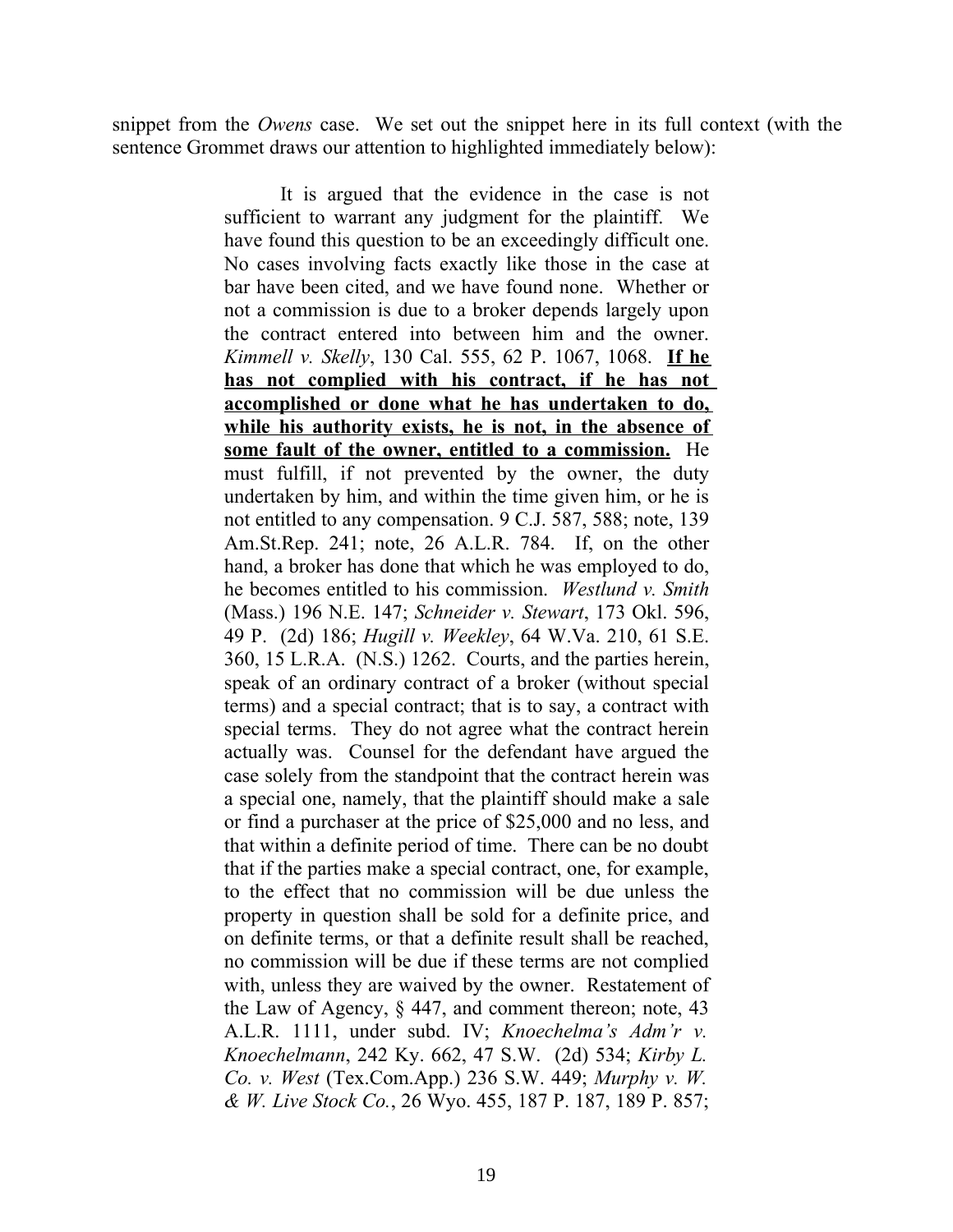*Watson v. Odell*, 58 Utah, 276, 198 P. 772. But it must be observed that a material distinction must be drawn- applicable throughout--between cases in which no sale is made, and those in which one is actually made by the owner to the customer produced by the broker. *Harris v. Owenby*, 58 Okl. 667, 160 P. 596. And a waiver of the condition as to terms is readily and generally implied, where the owner proceeds to negotiate with the customer furnished by the broker and concludes a sale satisfactory to him. Note, 43 A.L.R. 1104; note, 15 L.R.A. (N.S.) 273; 44 L.R.A. 350, note g. "If this were not so," states 4 R.C.L. 322, "it would be very easy for an unscrupulous person having property for sale to get all the benefits of the broker's services in bringing the property under the notice of buyers and introducing them, by the simple method of fixing the price at a figure which he knows no person would give, and the reduction of which he is prepared to accept." The rule is stated somewhat differently, but to the same effect, in 4 R.C.L. 313, where it is said: "Where a broker instead of procuring a person who is ready, able and willing to accept the terms his principal authorized him to offer at the time of his employment, procures one who makes a counter offer more or less at variance with that of his employer, the latter is at perfect liberty either to accept the proposed party upon the altered terms or to decline to do so. If he accepts, he is legally obligated to compensate the broker for the services rendered."

Hence, as stated in other cases, a broker is entitled to his commission when he produces a purchaser who buys at a price satisfactory to the owner (unless the price has been made a condition of the payment of a commission). *Wareham v. Atkinson*, 215 Iowa, 1096, 247 N.W. 534; *Home Banking & Realty Co. v. Baum*, 85 Conn. 383, 82 A. 970; *Weiss v. Gaines* (Tex.Civ.App.) 51 S.W. (2d) 428; *Clements v. Stapleton*, 136 Iowa, 137, 113 N.W. 546. [Emphasis added.]

*Owens*, 631 P.2d 1006 at 1008-9. The *Owens* case also supports the district court's decisions.

[¶43] Grommet refers us to our decision in *Havens v. Irvine*, 157 P.2d 570 (Wyo. 1945) in conjunction with this particular argument and so we address the opinion, or rather the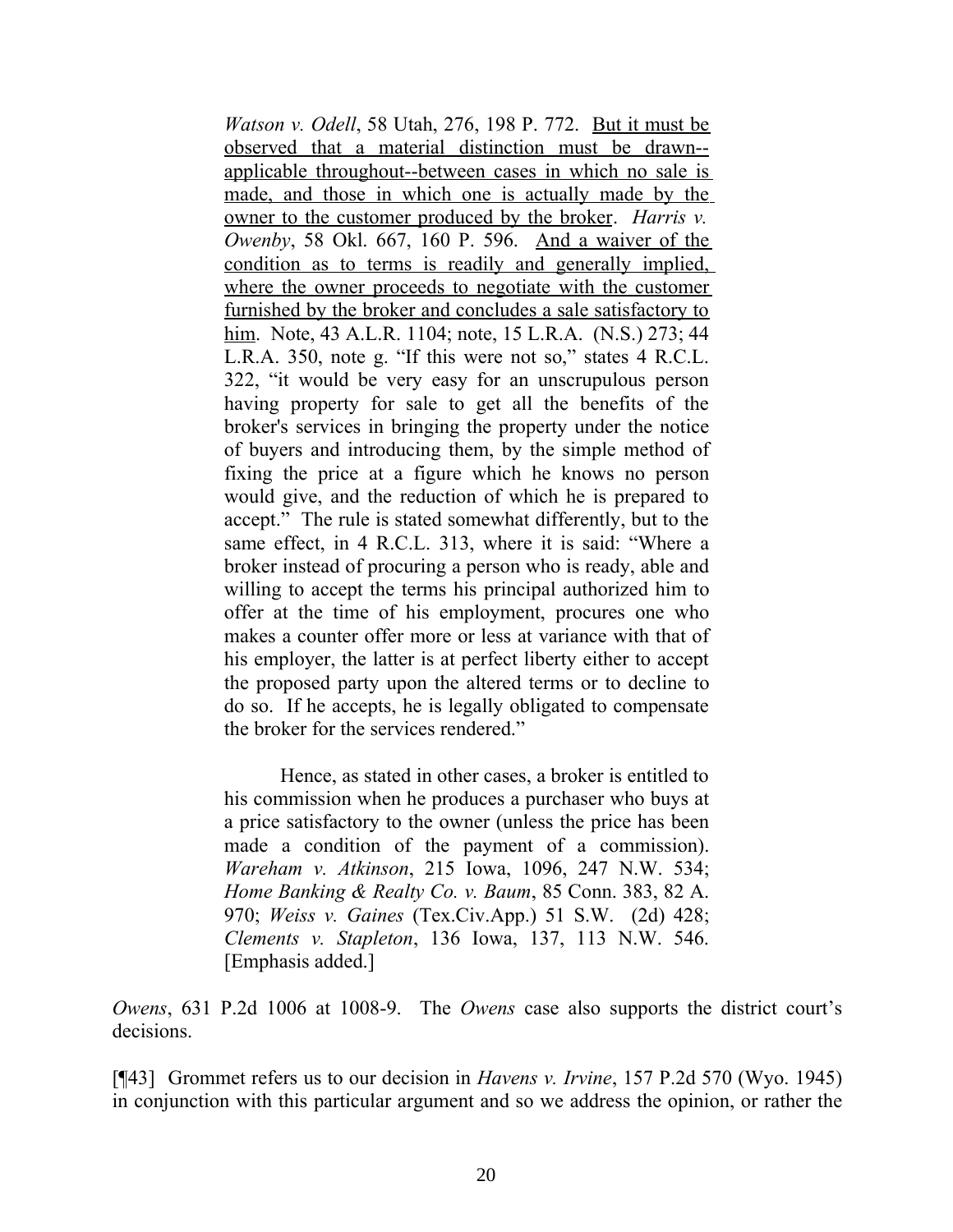opinions, issued in that case here, although it also figures in other arguments we will address later. In that case the real estate broker won his case in the trial court. District Judge Tidball wrote the principal opinion. In it he set out the facts in detail and concluded:

> The cases on this latter point are collected in notes in 43 A.L.R. 1104, and 44 A.L.R. 350(g) [sale to buyer who was produced by broker, but sale consummated by seller/owner]. An examination of these cases will, we believe, disclose that no court has held that a broker is entitled to his commission where the sale is made after his agency is terminated either by the express terms of the contract or by the act of the principal after the lapse of a reasonable time, where no time is specified in the contract, unless it was further found that the principal did not act in good faith or acted fraudulently, as is sometimes stated, in terminating the contract or in postponing the sale until the agency was terminated by the lapse of time specified in the contract. 'Bad faith' in respect to the right of a broker to his commission has been said to arise where the owner revokes the broker's authority, or makes the sale through other means, when the broker has performed all he has undertaken or is plainly or evidently approaching success in his undertaking, or where a sale is made behind the broker's back. In another case it is said that 'bad faith' means a purpose to obtain profits from the broker's exertions without payment, and exists where the employer revokes the broker's authority and makes the sale through other means when the broker has performed all he has undertaken or is plainly or evidently approaching success. *Sherman v. Briggs Realty Co.*, 310 Mass. 408, 38 N.E.2d 637, 640, and *Kacavas v. Diamond*, 303 Mass. 88, 20 N.E.2d 936, 938. In *Kellogg v. Rhodes*, 231 Iowa 1340, 4 N.W.2d 412, 415, it is said:

'If the principal acts in bad faith in a fraudulent attempt to avoid paying a commission to the broker who is the moving cause of the sale, the principal is held liable. \* \* \* It cannot be said as a matter of law, however, that appellee so acted.'

For other cases holding that where the broker is to receive his commission only when he sells on certain terms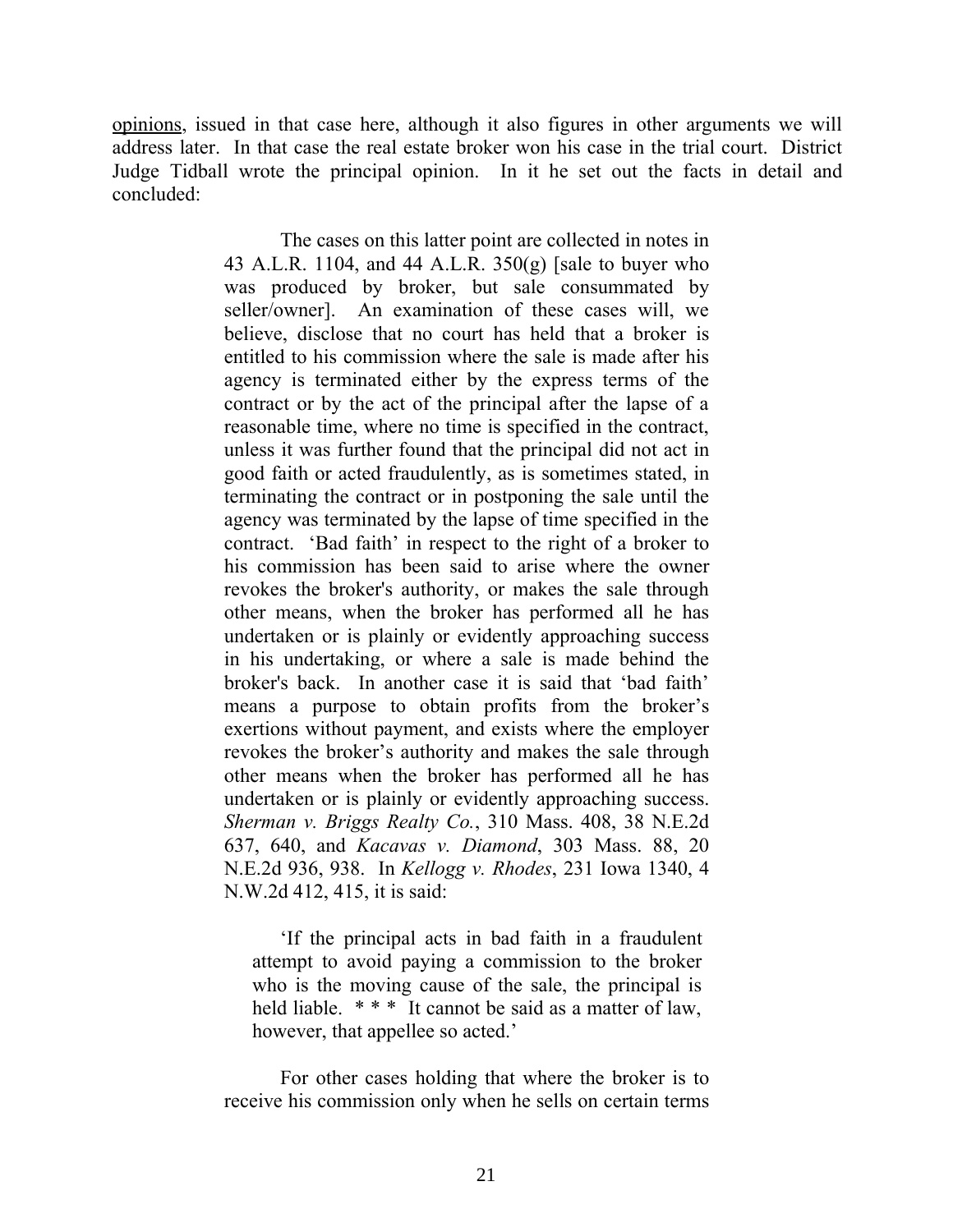fixed by the principal, he cannot recover his commission even though the principal sells to someone introduced by the broker on different terms, unless the owner acts in bad faith, see cases cited on page 1112 of 43 A.L.R., and on page 857 of 44 A.L.R., and especially the cases of *Patton, Temple & Williamson v. Garnett*, 147 Va. 1009, 133 S.E. 495; *Walsh v. Grant*, 256 Mass. 555, 152 N.E. 884, 47 A.L.R. 852; *Kellogg v. Rhodes*, supra; and *Hodgin v. Palmer*, 72 Colo. 331, 211 P. 373.

….

The outstanding fact is that here we have always non-success on the broker's part to comply with the listing contract which had been agreed upon. The owner had waited five months for the broker to fulfill that contract. Yet at the time the termination of the authority took place, the entire business of selling the ranch was at a complete standstill. There is, we think, not a scintilla of evidence or any circumstances whatsoever in the case that disclose that the broker would have earned a commission if Irvine, the defendant, had refrained from doing what he did in terminating the former's authority.

The rule in such a situation has been concisely stated by Mr. Justice Campbell in *Hodgin v. Palmer*, 72 Colo. 331, 211 P. 373, 376, thus:

'The plaintiffs never succeeded in bringing the minds of the buyer and seller to an agreement of sale at the price and terms upon which sale was authorized by the owner, and there is no proof that they probably could or would have succeeded, within a reasonable time, in doing so. In the absence of such proof, the right to a commission does not accrue. That has been often decided by this court.'

*Havens*, 157 P.2d at 573-74. We conclude that this portion of the *Havens* opinion does not aid Grommet in his arguments to this Court.

[¶44] Justice Riner authored a lengthy concurring opinion in which he fully agreed with Judge Tidball but cited a number of other cases at length, all of which are readily distinguishable from the case at bar. Justice Riner concluded: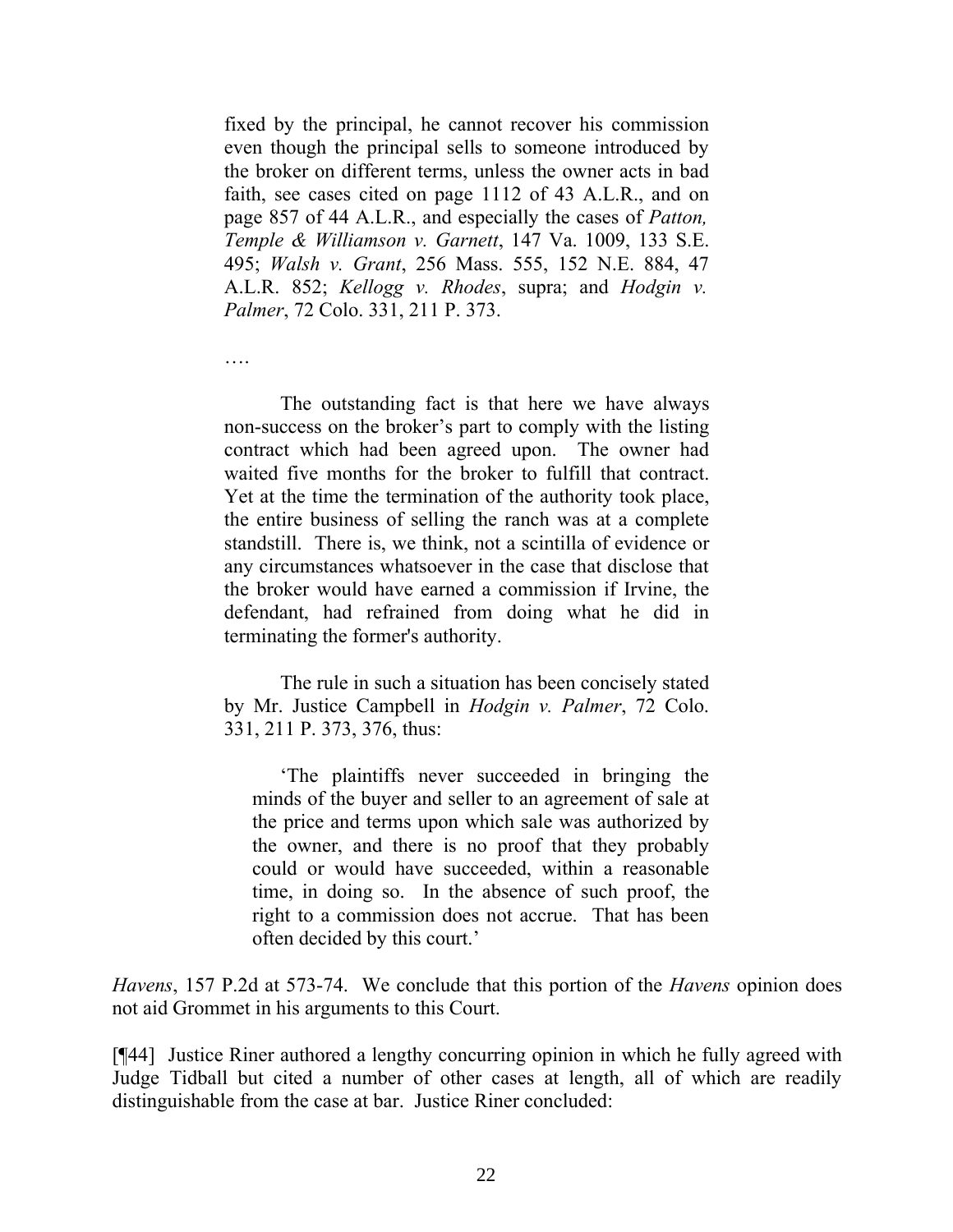It would seem clear, as pointed out in the main opinion herein, that the proof utterly fails to establish a performance of the terms of the original listing. The condition to earning a commission herein was that the sale should be entirely for all or a large part in cash to be paid to Irvine. The compensation was to be earned when a customer should be obtained who would pay this price. There is no pretense that such a purchaser was found or that such a sale was made. Irvine finally entered into an altogether different sale agreement. The performance relied on by the plaintiff does not meet the requirements of the rule announced by the decisions hereinabove reviewed and cited, and succinctly declared by Mr. Justice Nelson in *McGavock v. Woodlief*, 61 U.S. 221, 227, 20 How. 221, 15 L.Ed. 884, where he said:

'The broker must complete the sale; that is, he must find a purchaser in a situation and ready and willing to complete the purchase on the terms agreed on, before he is entitled to his commissions. Then he will be entitled to them.'

*Havens*, 157 P.2d at 578-79.

[¶45] Justice Blume penned a spirited dissent. It begins with a restatement of the operative facts:

> I dissent. And I consider the main principle involved herein of such vital importance that I feel that I must not refrain from discussing this case, including the moral elements that appear herein, with an utmost candor and frankness, but I shall do so, I hope, with due deference to the legal ability and learning of my associates herein. Some of the facts are not adequately stated in the majority opinion, and I shall state them. The property involved herein was listed for sale with plaintiff, as agent or broker, in March, 1941. Defendant, the owner, wanted \$20,000 cash, net to him. Upon suggestion of the agent, the price to the purchaser was fixed at \$22,000, so that the agent could receive his commission of 5% out of the price over and above \$20,000. Von Forell was found by the agent as a possible purchaser, and was introduced by him to the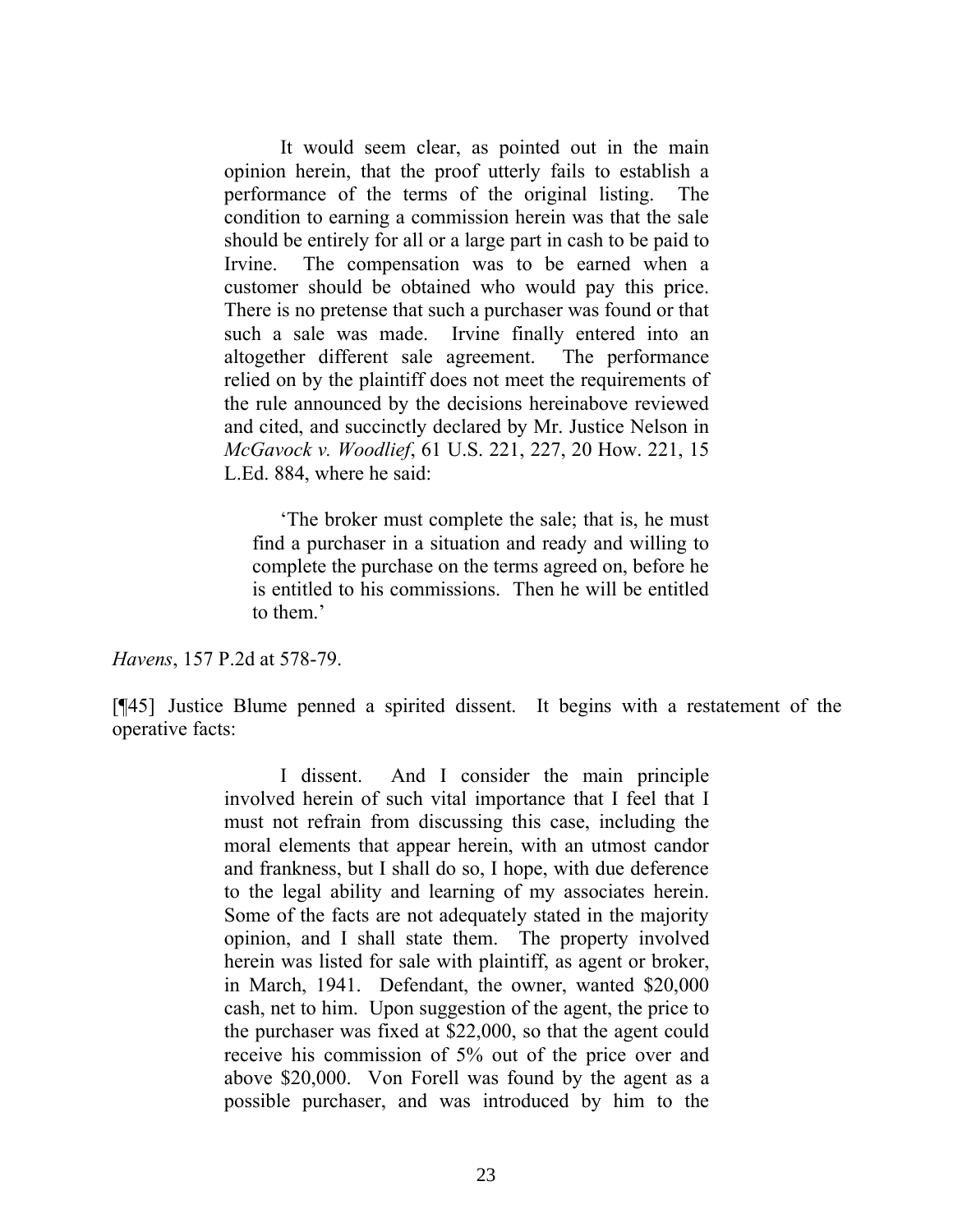defendant. The price of \$22,000 was satisfactory to Von Forell, but the terms of payment were not. Negotiations were continued between the agent and Von Forell, and a subagent of plaintiff at Torrington and Von Forell, during the spring and summer months. At least, the trial court had the right to so find. And the trial court had the further right to find that the plaintiff was the predominating cause of the sale ultimately effected. It is very doubtful that the defendant would ever have found Von Forell as a purchaser, for he was found near Torrington, far from defendant's land, by a subagent of plaintiff. On August 26, 1941, the defendant, through his friend Neeley, sent for Von Forell to continue the negotiations for the sale of the land. At least the court had the right to infer that defendant, before he attempted to revoke the agency, knew of the fact that Von Forell had been asked to come on his behalf and that he ratified Neeley's act. The effect would be the same, and so, for brevity's sake, I shall hereafter consider it as though defendant himself sent for Von Forell. On August 27, 1941, defendant served notice of termination of agency on the plaintiff. On August 28, 1941, defendant sold the property to Von Forell for the sum of \$22,000 on easy terms.

The cases on the right of a broker to recover a commission are very numerous, and seemingly confusing, even in cases from the same state. Statements may be found in the authorities which seem to sustain almost any kind of contention which the owner, who seeks to evade the payment of a commission, might see fit to make. Hence, the facts in a particular case are important. Assuming that the rule of *Owens v. Mountain States T. & T. Co.*, hereinafter quoted, is not broad enough to permit the plaintiff to recover herein by reason of the fact that the element of revocation is in this case, then I think the controlling question in this case is as to whether or not the agency here involved was, under the circumstances of this case, revoked in good faith. It is a universal rule that, 'in order that a revocation of a broker's authority may defeat his right to commissions or other compensation it must be made in good faith and not as a mere device to appropriate the benefit of his services and efforts and at the same time escape the payment of commissions earned or about to be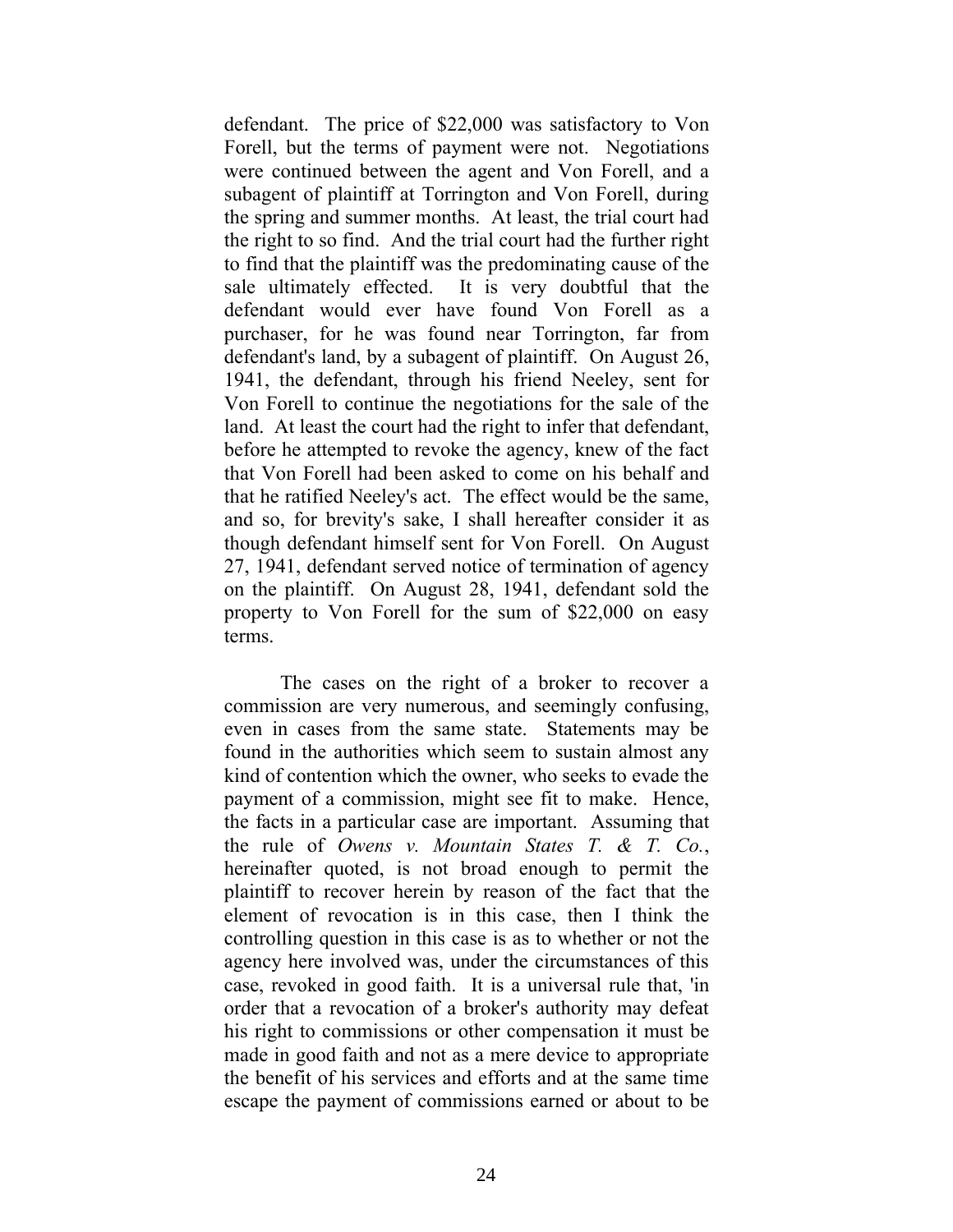earned.' 12 C.J.S., Brokers, § 66, p. 151. If the agency was not revoked in good faith in this case, the revocation was void, and will be treated as though in force on August 28, 1941, just as plaintiff pleaded it was. 12 C.J.S., Brokers, § 66, p. 152. I shall not enter into the discussion of any collateral questions, except as bearing on the controlling one herein. The trial court evidently held that the agency was not terminated in good faith. The judgment in favor of plaintiff implies that. The majority opinion herein holds that there was not sufficient evidence in this case to so hold. It is mentioned that the agency was revoked 'for the present time,' as though that might indicate good faith. But that is a strange conclusion. If it shows anything, it points directly at the intended negotiations with Von Forell, then in progress or about to occur soon, and to the intended evasion of payment of any commission if sale to Von Forell were made, and that is the very subject matter involved herein. The opinion cites *Kellogg v. Rhodes*, 231 Iowa 1340, 4 N.W.2d 412, 415, as holding that bad faith could not be inferred as a matter of law. I agree with that. The court also refers to *Brown v. Wintermute*, 59 Wyo. 254, 139 P.2d 435, that fraud must be established by clear and convincing evidence. I do not disagree with that rule. Fraud must be shown. But it would not be possible in one case out of a thousand to show bad faith in a case of this kind except by the circumstances themselves, and if the circumstances in this case are not sufficient from which the trial court could infer bad faith, then we might as well quit talking about such a rule. What possible inference could be drawn in this case, when defendant sent for Von Forell on August 26, 1941, terminated the agency the next day, and, on the day subsequent, made the sale to the purchaser found by the agent, except the fact that the agency was terminated to evade the payment of a commission? It seems to me that the conclusion of bad faith is irresistible. In any event the trial court had the right to draw that inference, and we are not justified to reverse its holding when the facts warrant it, which they clearly did in this case. In fact, the circumstances in this case are much stronger than any which I have found to lead the trial court to the result which it reached. I have made as exhaustive investigation on this point as the short time in which to write this dissenting opinion permitted, and I think that I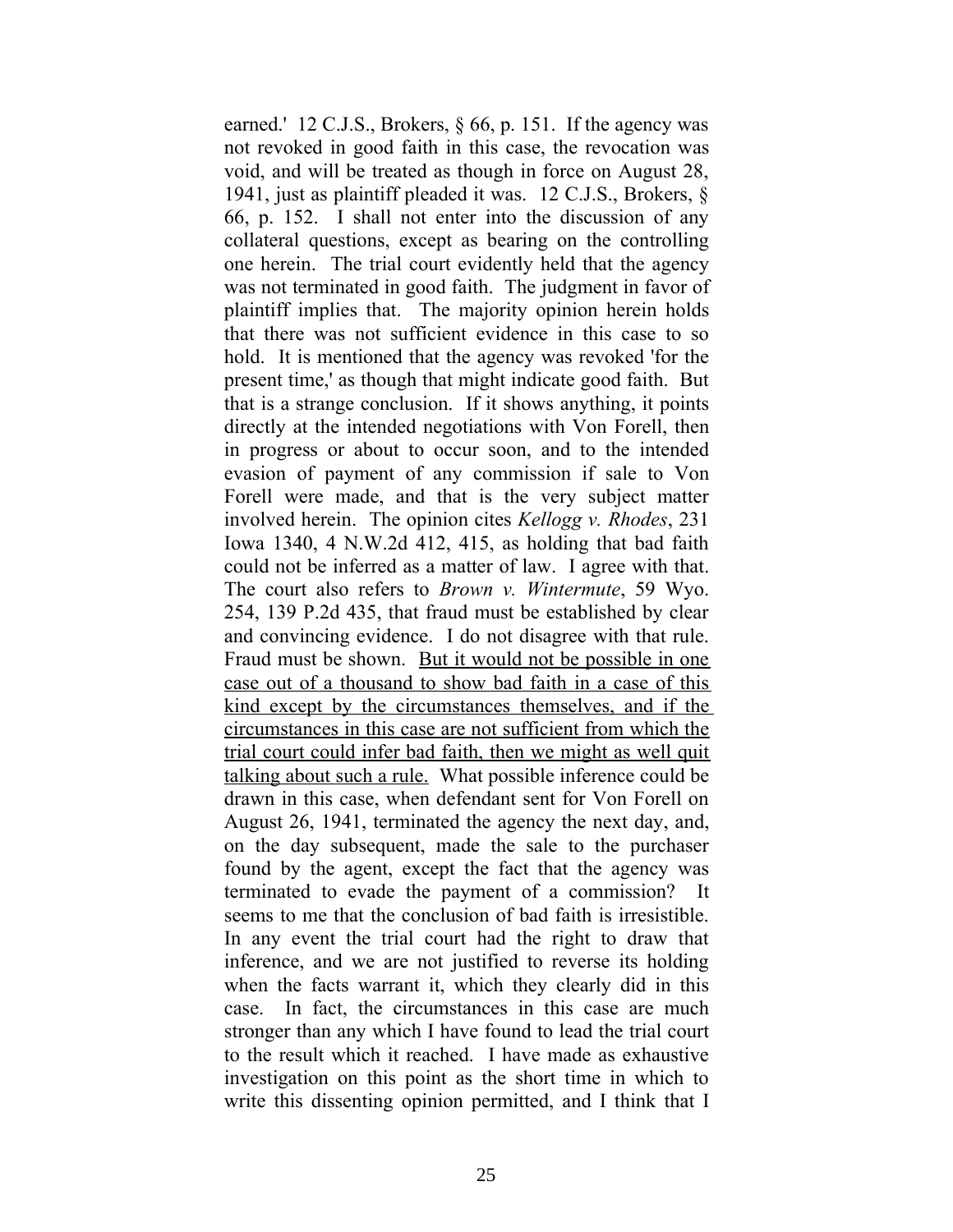can say with a great deal of confidence that there is not a single case on record which sustains the holding of the majority herein in its holding on that point, under circumstances anywhere near to those in this case, and there are a number of cases which squarely hold, or indicate, the direct contrary. [Emphasis added.]

*Havens*, 157 P.2d at 579-80. We take into account that Justice Blume's writings are a dissent, but given the facts at large in the instant case, it speaks more directly to the decision we must make here, than did the majority decisions.

[¶46] To bring an already too long story to a conclusion, we hold that whether the contract at issue was a "special" or "general" contract was simply not an issue of significance in this case, and we decline to embrace the reasoning offered to us by Grommet.

## **Application of "Procuring Cause of Sale"**

[¶47] Grommet contends that a discussion of "procuring cause" and or the meaning of "earn" in the context of this case is not applicable because the contract here was a "special" as opposed to a "general" contract. Grommet does not associate this discussion with any particular portion of the district court's findings, and it is our conclusion that we need not further address that issue here, although "procuring cause" and "earn" will come up in other portions of this opinion.

## **New Broker Extinguishes Newman's Claims**

[¶48] Grommet contends that his hiring of Brockman extinguished any right Newman had to earn a commission because Section IV D 4 of their contract protected Grommet from paying "dual commissions." Continuing, he contends that because he paid Brockman a commission he cannot be held to owe a commission to Newman as well. Furthering this argument, Grommet contends we must limit our analysis of this issue to what this Court had to say in the *Havens* case and may not apply law that enlarges upon or changes in any way the law set out by the majority in *Havens*. This applies in particular, Grommet claims, to our holding in *Sherer*, ¶¶ 19-24, 18 P.3d at 653-55. Grommet asserts, citing, *Whitlock Construction, Inc. v. JPB*, 2002 WY 36, 41 P.3d 1261 (Wyo. 2002), that "[t]he implied covenant is never breached 'where the parties' actions are in conformity with the clear language of the contract.'" However, that opinion says much more than that:

> Whitlock claims that the JPB breached an implied duty which existed in the contract to use good faith efforts to obtain the concurrence of the funding agencies. In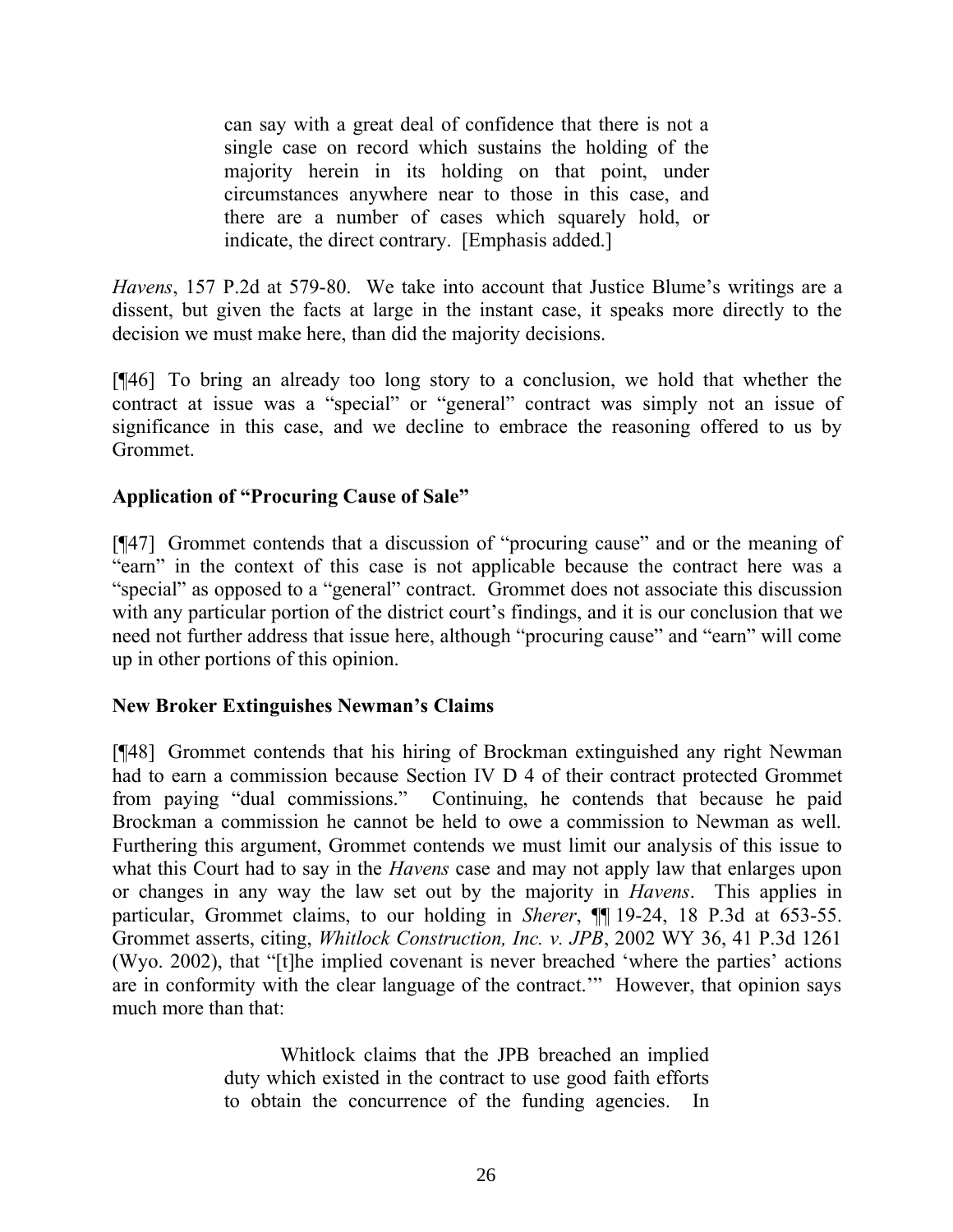*Scherer Constr., LLC v. Hedquist Constr., Inc.*, 2001 WY 23, ¶ 24, 18 P.3d 645, ¶ 24 (Wyo.2001), we adopted § 205 of the Restatement, Second, Contracts and held that parties to a commercial contract may bring a claim for breach of the implied covenant of good faith and fair dealing based upon a contract theory. Because we have said that a valid contract existed between Whitlock and the JPB, it follows that a covenant of good faith and fair dealing is implied in the contract.

The implied covenant of good faith and fair dealing requires that a party's actions be consistent with the agreed common purpose and justified expectations of the other party.... The purpose, intentions and expectations of the parties should be determined by considering the contract language and the course of dealings between and conduct of the parties. The covenant of good faith and fair dealing may not, however, be construed to establish new, independent rights or duties not agreed upon by the parties. In other words, the concept of good faith and fair dealing is not a limitless one. The implied obligation must arise from the language used or it must be indispensable to effectuate the intention of the parties. **In the absence of evidence of self-dealing or breach of community standards of decency, fairness and reasonableness, the exercise of contractual rights alone will not be considered a breach of the covenant**.

*Scherer*, at 653-54 (internal quotes and citations omitted). Although many claims for breach of good faith involve questions of fact making summary judgment inappropriate, summary judgment may be appropriate where, under the facts in the record, the party's actions were in conformity with the clear language of the contract. *Scherer*, at 654, fn. 2. [Emphasis added.]

*Whitlock Const.*, ¶¶ 23-24, 41 P.3d at 1267.

[¶49] Our examination of the record on appeal, and of the district court's findings based upon that record, leads us to the conclusion that the district court's findings in this regard are not clearly erroneous. Indeed, its findings that Grommet breached the covenant of good faith and fair dealing are roundly supported by the record.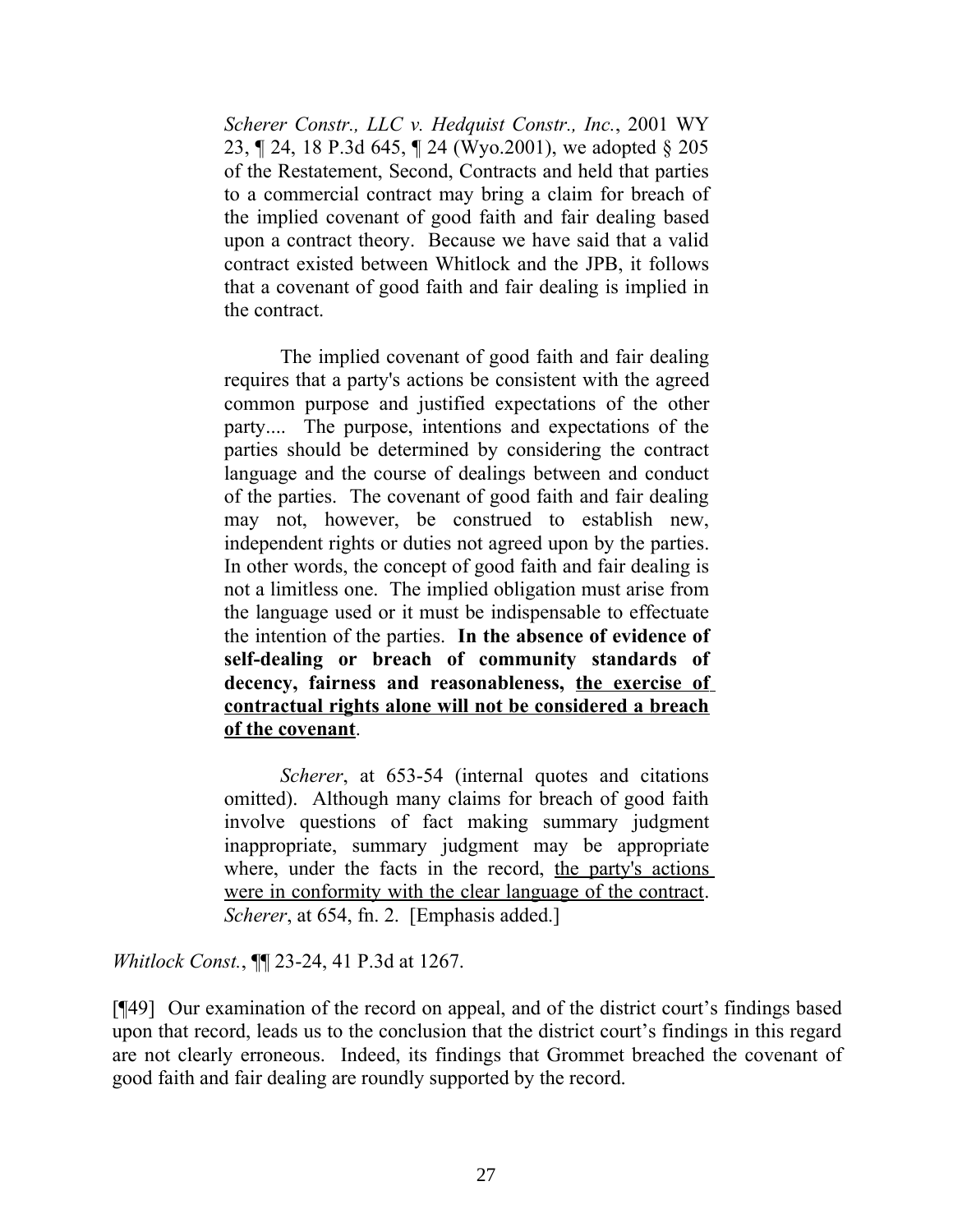## **Oral Extension of Contract**

[¶50] Grommet contends that the district court erred in finding that the agreement between Newman and Grommet was extended orally and by their conduct. Grommet's contentions in this regard fly in the face of the district court's findings as to credibility of witnesses. The district court made it quite clear that Grommet's testimony, as well as that of the witnesses he called in support of his contentions, was not believable. By the same token, the district court fully credited the testimony of Newman and the witnesses called in support of his contentions, including all the WNG witnesses. When we consider all the testimony offered by Newman on this issue, and disregard the contradictory testimony offered by Grommet, we can only conclude that the district court's fact findings were not clearly erroneous and that its application of the applicable law was sound.

## **Denial of Due Process**

[¶51] This matter was thoroughly discussed and resolved during the trial. The trial in this case was conducted in two sittings. The first sitting was on October 22-25, 2007, and the second on December 3-4, 2007. When the district court made its decision to reverse its initial grant of partial summary judgment, to the effect that the covenant of good faith and fair dealing was not at issue in this case, it was made clear that Grommet could recall witnesses that had already testified and been excused, as well as to call any additional witnesses he might need to call in order to further his concerns about "new" law being brought to bear on the case. Likewise, the district court's decision to consult more recent cases that enlarged upon previous precedents pertinent to the implied covenant of good faith and fair dealing did not unfairly "surprise" Grommet or alter the landscape of this case. In sum, the proceedings conducted by the district court in this case did not deprive Grommet of due process of law.

## **Grommet Did Not Breach the Implied Covenant**

[¶52] Grommet contends that his conduct did not violate the implied covenant of good faith and fair dealing. The district court ably set out its reasons for finding that the covenant had been breached and we conclude that the evidence adduced at trial fully supports that conclusion. Once again, we need to stress that the argument propounded by Grommet in this regard depends almost entirely on the testimony (and actions) of Grommet and his witnesses, in order that it be accorded any persuasiveness. The district court accorded no credibility to them and we will not second guess that aspect of the district court's decision. There are a number of secondary undercurrents in this case that the district court did not broach, but which we think need some brief mention. First, the WNG and the State of Wyoming generally, must, by law, operate transparently. The record strongly suggests that the price of the ranch was raised to \$8.5 million only because the WNG had \$10 million appropriated for the purchase of lands to enlarge the military training area located around Guernsey. Newman had a buyer locked in to pay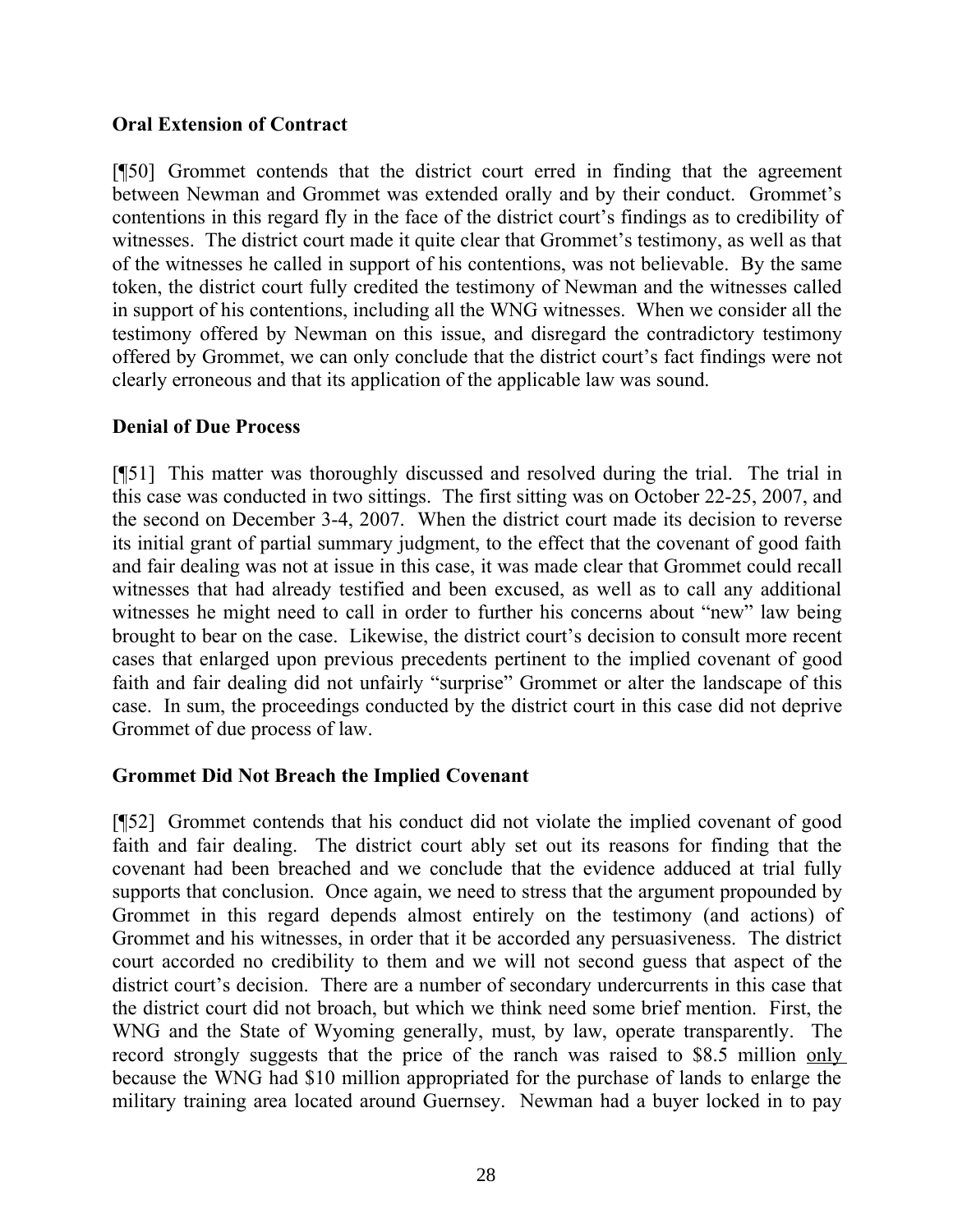\$7.7 million, but that buyer was not able to prepare its offer in final form or sign on the dotted line until the legislative appropriation process was complete and the budgeted funds actually available at the outset of the 2006-7 biennium (July 1, 2006). So far as the record shows, there were no authentic competing buyers, period. In addition, it is difficult to ignore that Guernsey is a major regional/national, conventional warfare exercise and drill area. Grommet's conduct smacked of unconscionable wartime profiteering that he attempted to disguise as "good business." *Affectio tua nomen imponit operi tuo* (Your motive gives a name to your act). *Black's Law Dictionary* 1817 (9<sup>th</sup> ed. 2009). The district court was not fooled by Grommet's protestations to the contrary, and neither is this Court. Continuing, Grommet contends that he did nothing more than sell his property for its "fair market value." That phrase means: "The price that a seller is willing to accept and a buyer is willing to pay on the open market and in an arm's-length transaction; the point at which supply and demand intersect." *Black's Law Dictionary* 1691 ( $9<sup>th</sup>$  ed. 2009). The WNG paid \$8.5 million under the circumstances presented here because the second broker/appraiser was able to "recalculate" prior appraisals to satisfy the WNG's strict requirement that the price paid not exceed the property's appraised value. We note that an "appraisal" is: "The determination of what constitutes a fair price; valuation; estimation of worth." *Black's Law Dictionary* 117 (9<sup>th</sup> ed. 2009). An "appraiser" is: "An impartial person who estimates the value of something, such as real estate[.]" *Id*.

[¶53] In summary, we are satisfied that the district court's findings that Grommet breached the implied covenant faithfully reflected the evidence adduced at trial.

## **Filing of** *Lis Pendens* **by Newman**

[¶54] Grommet contends that the filing of a *lis pendens* by Newman, with the intent of blocking the sale of the ranch to the WNG, was a tort. Newman filed the *lis pendens* upon the advice of his attorney. See generally Wyo. Stat. Ann. §§ 1-6-106 through 1-6- 109 (LexisNexis 2009) and 51 Am.Jur.2d *Lis Pendens* §§ 1-6 (2000 and Supp. 2009). That filing did not delay the sale of the ranch. In order that it not delay the sale, Grommet agreed to place a sum of money in escrow that was approximately equal to the commission that Newman contended was due him. For the purposes of this litigation, we deem the matter of the *lis pendens* to have been resolved by the parties. Beyond that, it plays no role in the resolution of the issues raised in the pleadings filed in this case.

## **Extension Void under Brokerage Disclosure Statute**

[¶55] Grommet claims that the listing agreement and any extension thereof was void under Wyo. Stat. Ann. § 33-28-306 (LexisNexis 2007) (amended 2009) because his broker's disclosure had not been acknowledged by all sellers (Grommet, his wife and sister). Newman and Grommet had many years of dealing with each other, with Newman acting as a real estate broker and Grommet acting as a buyer, seller or swapper of real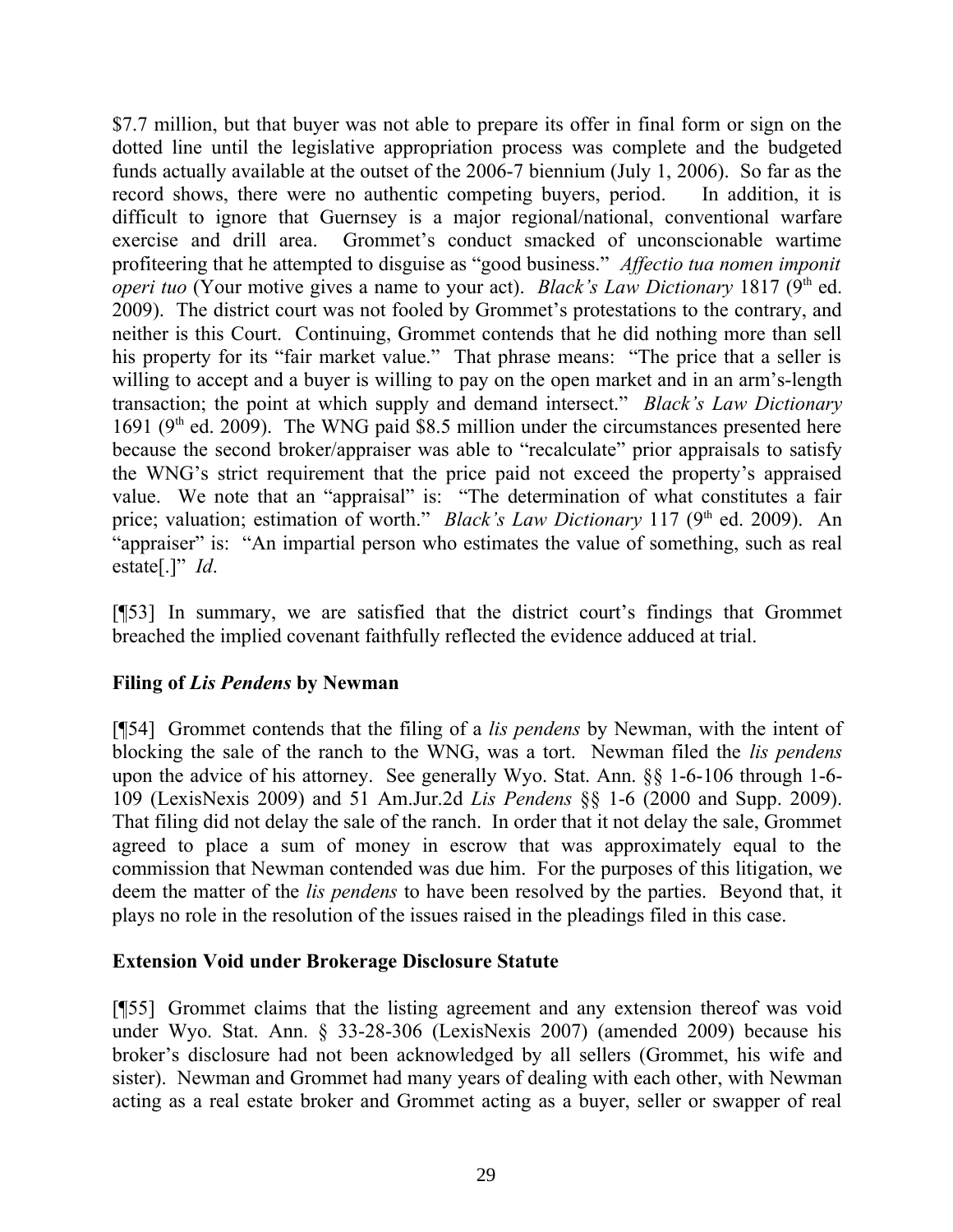property. We agree with the district court that the extension of the listing agreement was valid because the agreement that was extended was valid. Under the circumstances of this case we also take note of what we had to say in *Roney v. B.B.C. Corporation*, 2004 WY 113, 127, 98 P.3d 196, 204 (Wyo. 2004):

> We have expressed on many occasions that public policy does not favor the forfeiture of contract rights. In *Wyoming Realty Co. v. Cook*, 872 P.2d 551, 554 (Wyo.1994) (quoting *Battlefield, Inc. v. Neely*, 656 P.2d 1154, 1157 (Wyo.1983)), we reiterated:

Courts do not like to aid litigants in avoiding their contractual obligations by joining in their games of hide-and-seek behind statutory technicalities--especially is this so where the other party has performed and the party looking to avoid the contract has reaped all the benefits of the performance. We will not aid and abet such efforts if we can possibly avoid it.

See also *Gray v. Stratton Real Estate*, 2001 WY 125, ¶¶ 9- 10, 36 P.3d 1127 (Wyo.2001). As in the above-cited cases, we decline to allow Roney to avoid her contractual obligations.

The extended contract between Newman and Grommet was enforceable.

# **Newman's Fraud on the Wyoming Real Estate Commission**

[¶56] Within the context of this case, Grommet claims that Newman defrauded the Wyoming Real Estate Commission when he submitted evidence to that Commission in connection with Grommet's assertion that Newman had violated Wyoming Statutes and the ethics of his profession because he did not obtain Grommet's (or his wife's, or his sister's) signatures on a broker's disclosure form. Grommet claims to have been damaged because Newman's "fraud" on the Commission damaged him when the Commission dismissed Grommet's complaint. Grommet claims the district court furthered that fraud by its findings and he asks that we re-examine the evidence produced at trial and finally do him justice. We have done so and we do justice by holding that Grommet's claims in this regard are not supported by the evidence.

#### **Newman's Breach of Fiduciary Duties Owed to Grommet**

[¶57] Grommet contends that Newman was first to breach the contract between them by failing to tell Grommet of offers made on the ranch by other buyers. Grommet asks that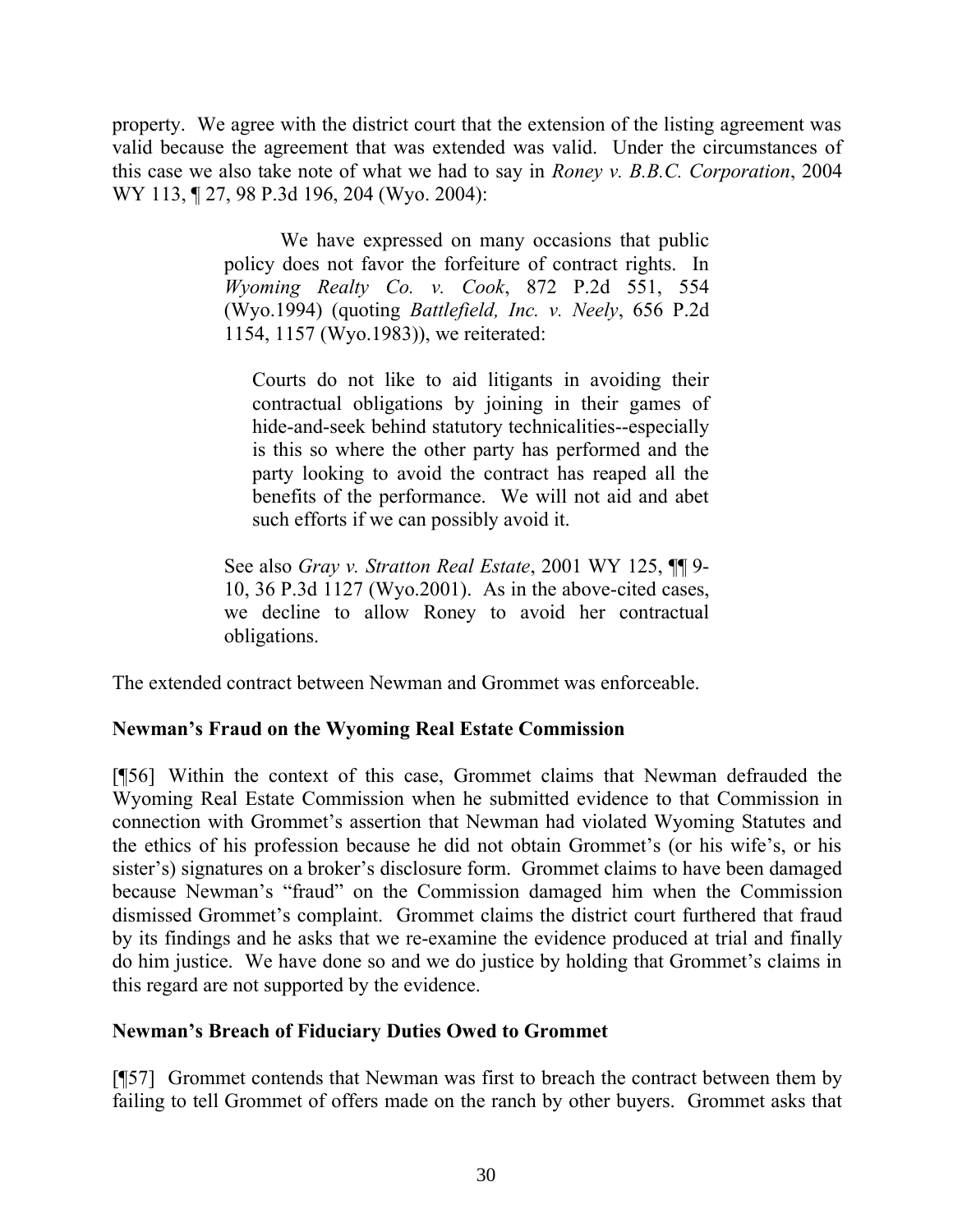these failings be remedied by a forfeiture of any commission due him, as well as paying Grommet's attorney's fees. We have carefully examined the record on appeal and we find no credible evidence in the record to support Grommet's assertions in this regard.

## **Attorney's Fees for Grommet**

[¶58] Grommet contends that he is the party entitled to attorney's fees under the listing agreement. However, as set out more fully herein, we have determined that the district court's findings of fact are fully supported by the evidence adduced at trial and that the district court faithfully applied the correct rules of law to those facts. For these reasons we cannot consider an award of attorney's fees for Grommet.

#### **Case No. S-08-0149**

[¶59] In case No. S-08-0149, Newman raises these issues:

A. Should [Newman] have been awarded attorney's fees and costs by the district court?

B. Should [Newman's] sales commission have been based on the actual sales price instead of the basic listing price?

C. Should the word "earn" in a standard listing agreement be synonymous with the terms "procuring cause?"

Grommet restates those issues like this:

A. Did the district court correctly rule that … Newman was not entitled to recover his attorney's fees?

1. Did the district court correctly rule that attorney's fees were not awardable for [Grommet's] breach of the implied covenant of good faith and fair dealing in their implied contract?

2. Is the parties' fee-shifting provision more narrow and restrictive than the typical "prevailing party" provision?

B. Did the district court err when it failed to award attorney's fees to [Grommet] for [Newman's] breach of his "Exclusive Right to Sell Listing Contract?"

1. Did [Newman] breach his "Exclusive Right to Sell Listing Contract," and the fiduciary duties incorporated into that contract, when he wrongfully filed a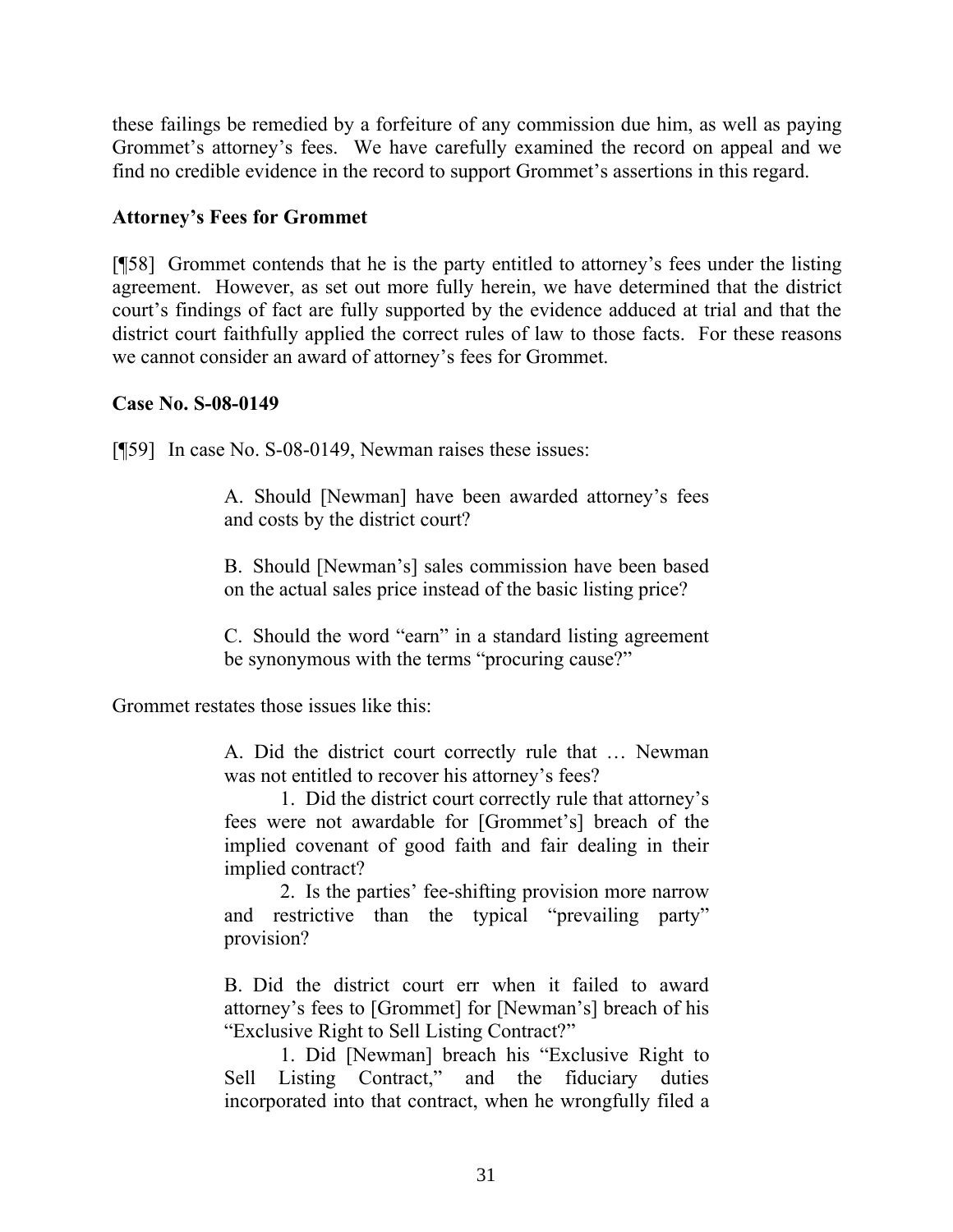*Lis Pendens* against [Grommet's] property to collect his asserted commission and to stop the sale to the [WNG]?

2. [Is Grommet] entitled to an award of attorney's fees under the common law for [Newman's] fraud and/or willful wrong?

C. Did the district court disregard the parties' contract rights and liabilities when it awarded any damages to Newman, let alone \$537,500?

D. If this Court chooses to issue an advisory opinion that "earn" is synonymous with "procuring cause," was Bob Brockman the primary, proximate, and procuring cause of the \$8.5 [million] sale to the [WNG]?

#### **DISCUSSION**

[¶60] The district court clarified its initial decision in several ways, including amending the judgment from \$585,000.00 to \$537,000.00, basing the judgment on the contract's original \$7.7 million selling price, rather than the ultimate selling price of \$8.5 million. In addition, the district court amended its original decision that "[b]oth parties should bear its own costs and attorneys' fees[,]" to this:

> …[W]ith respect to the attorney fees, the Court's previous order will remain in effect. An award of attorney fees for a default would be appropriate for failure to comply with any of the written terms of the contract. However, the Court has found that the defendants breached an implied covenant of good faith as opposed to a written term in the contract. Furthermore, the Court would note that the Defendants placed money in escrow subsequent to the Plaintiff filing a *lis pendens*. Thus, as to any default, the parties agreed as to a procedure for resolving the same. Under those circumstances, the Court does not believe that an award of attorney fees is appropriate in this matter.

#### **Standard of Review**

[¶61] We review a district court's decision regarding the award of attorney's fees and costs for abuse of discretion. A court abuses its discretion only when it acts in a manner which exceeds the bounds of reason under the circumstances. The burden is placed upon the party who is attacking the trial court's ruling to establish an abuse of discretion. *Shepard v. Beck*, 2007 WY 53, ¶ 14, 154 P.3d 982, 988 (Wyo. 2007).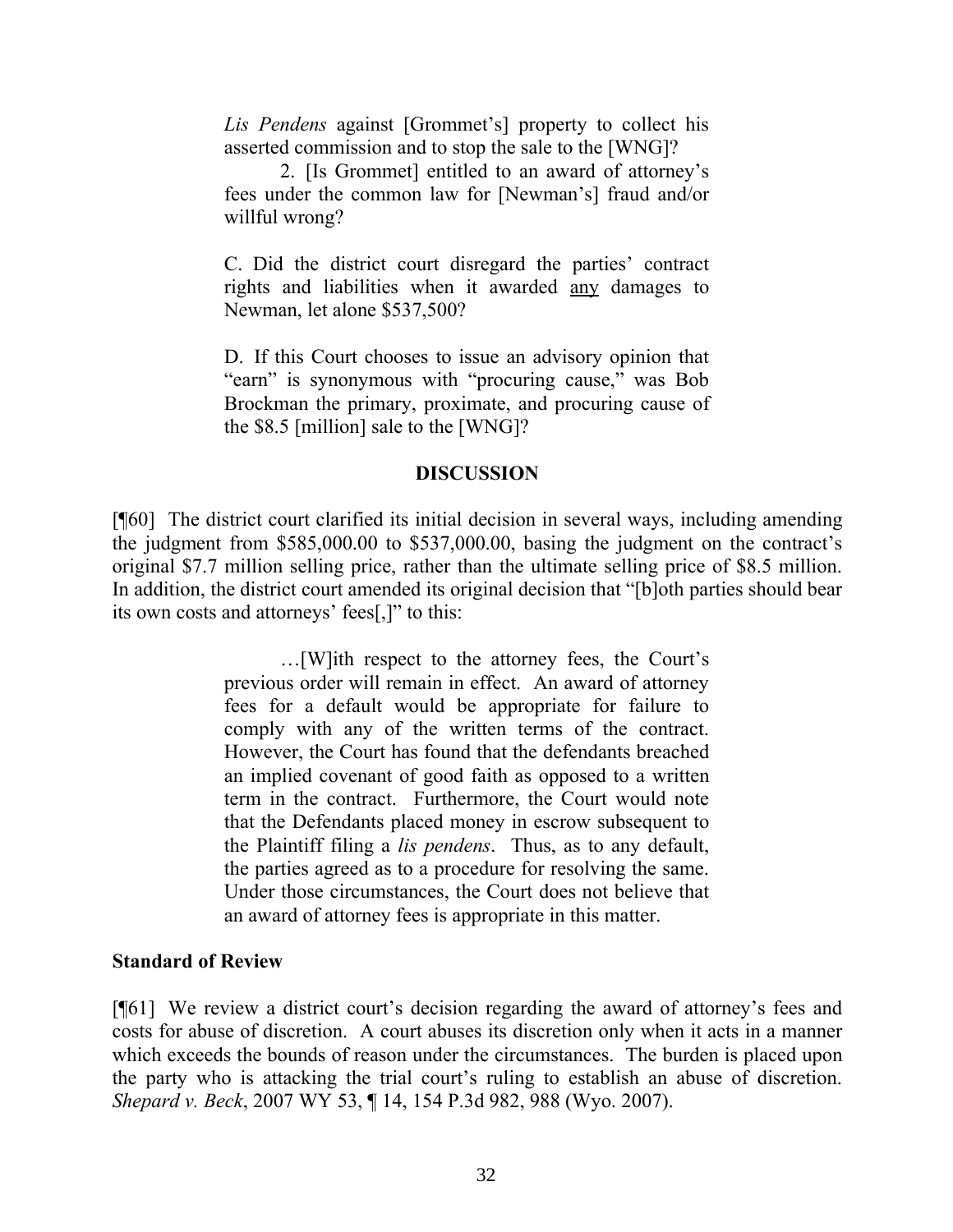In Wyoming, we apply the American rule which holds that each party generally is responsible for his own fees and costs. *See, e.g., Rock Springs Land and Timber, Inc. v. Lore*, 2003 WY 100, ¶ 37, 75 P.3d 614, 628 (Wyo.2003). **A prevailing party, however, is generally entitled to be reimbursed for his attorney's fees and costs when an express contractual authorization exists for such an award**. *Morrison v. Clay*, 2006 WY 161, ¶ 16, 149 P.3d 696, 702 (Wyo.2006); *Ahearn v. Tri-County Fed. Sav. Bank*, 954 P.2d 1371, 1373 (Wyo.1998); *DeWitt v. Balben*, 718 P.2d 854, 863 (Wyo.1986). There is a proviso:

While the general rule is that a valid provision for attorney's fees in a [contract] is as much an obligation of the contract as any part of it, the trial court still has discretion in exercising its equitable control to allow only such sum as it thinks reasonable. A trial court in its discretion may properly disallow attorney's fees altogether on the basis that such recovery would be inequitable.

*Combs v. Walters*, 518 P.2d 1254, 1255 (Wyo.1974) (citing *Graves v. Burch*, 26 Wyo. 192, 200-01, 181 P. 354, 357 (1919)); *Dewey v. Wentland*, 2002 WY 2, ¶ 50, 38 P.3d 402, 420 (Wyo.2002); *McGuire v. Lowery*, 2 P.3d 527, 533-34 (Wyo.2000). [Emphasis added.]

*Meyer v. Hatto*, 2008 WY 153, ¶ 26, 198 P.3d 552, 557-58 (Wyo. 2008).

[¶62] Newman argues that he is contractually entitled to such an award on the basis of language in his agreement with Grommet and that it is clearly a disservice to equitable considerations to disallow him a reasonable attorney's fee under the circumstances of this case. The agreement provides this in that regard:

> A. **TIME IS OF THE ESSENCE** hereof, and any party who fails to tender any payment, or perform any other condition hereof as herein provided, shall be in default of this Contract. In the event of default, the nondefaulting party may elect to either treat this Contract as breached and recover such damages as may be proper, or may treat this Contract as being in full force and effect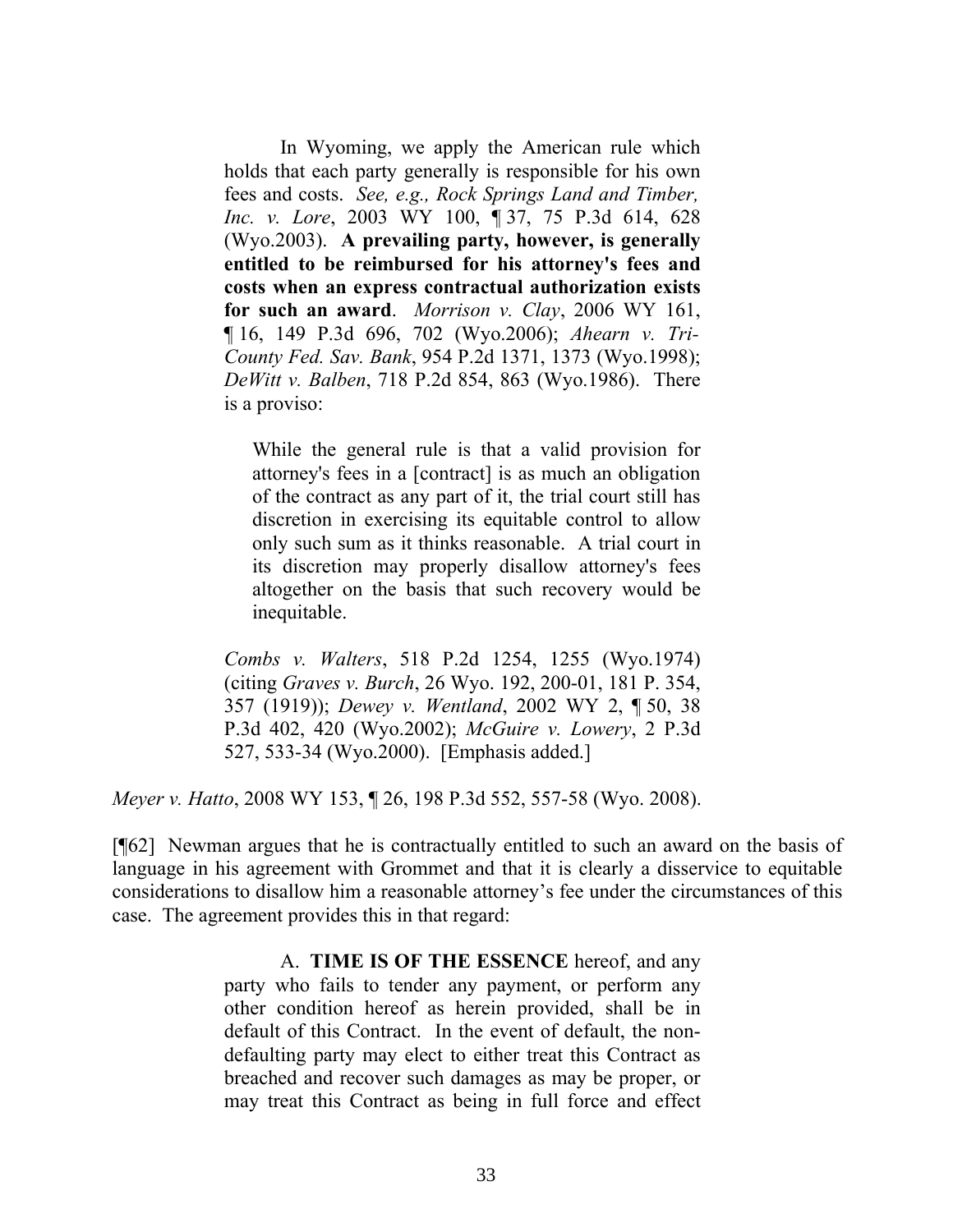and require specific performance of the items hereof. In lieu of the remedy provided above to Seller if Buyer is the defaulting party, Seller may elect to terminate the Contract and retain all payments made hereunder as liquidated damages, such among being agreed by the parties hereto to constitute compensation for the loss of opportunity suffered by Seller due to such breach.

B. In the event that any party shall become in default or breach of any of the terms of this Contract, such defaulting or breaching party shall pay all reasonable attorney's fees and other expenses which the nonbreaching or non-defaulting party may incur in enforcing this Contract with or without formal proceedings. This provision shall not limit any other remedies to which the parties may be otherwise be entitled.

[¶63] In *Shephard* we held that:

Therefore, as the prevailing party on the breach of contract claim, the appellant may collect her attorney's fees as provided for by the contract. That fact is not, however, fully dispositive of this issue. The district court order in the instant case merely said that each party should pay his or her own attorney fees. It did not specify whether it did so under the default "American Rule" regarding attorney's fees, (FN4) or whether it recognized that appellant was entitled to fees under the contract, but determined under its equitable powers that each party should pay his or her own. (FN5) On remand, the district court is instructed that the appellant is contractually entitled to attorney fees, but such may be adjusted as appropriate under the federal lodestar test. "The two factors which are examined under the lodestar test are: '(1) whether the fee charged represents the product of reasonable hours times a reasonable rate; and (2) whether other factors of discretionary application should be considered to adjust the fee either upward or downward.'" *Cline*, 998 P.2d at 951 (quoting *Johnston v. Stephenson*, 938 P.2d 861, 862- 63 (Wyo.1997)).

(FN4.) Wyoming subscribes to the American rule regarding recovery of attorneys' fees. *Board of County Commissioners of County of Platte v. State ex rel. Yeadon*,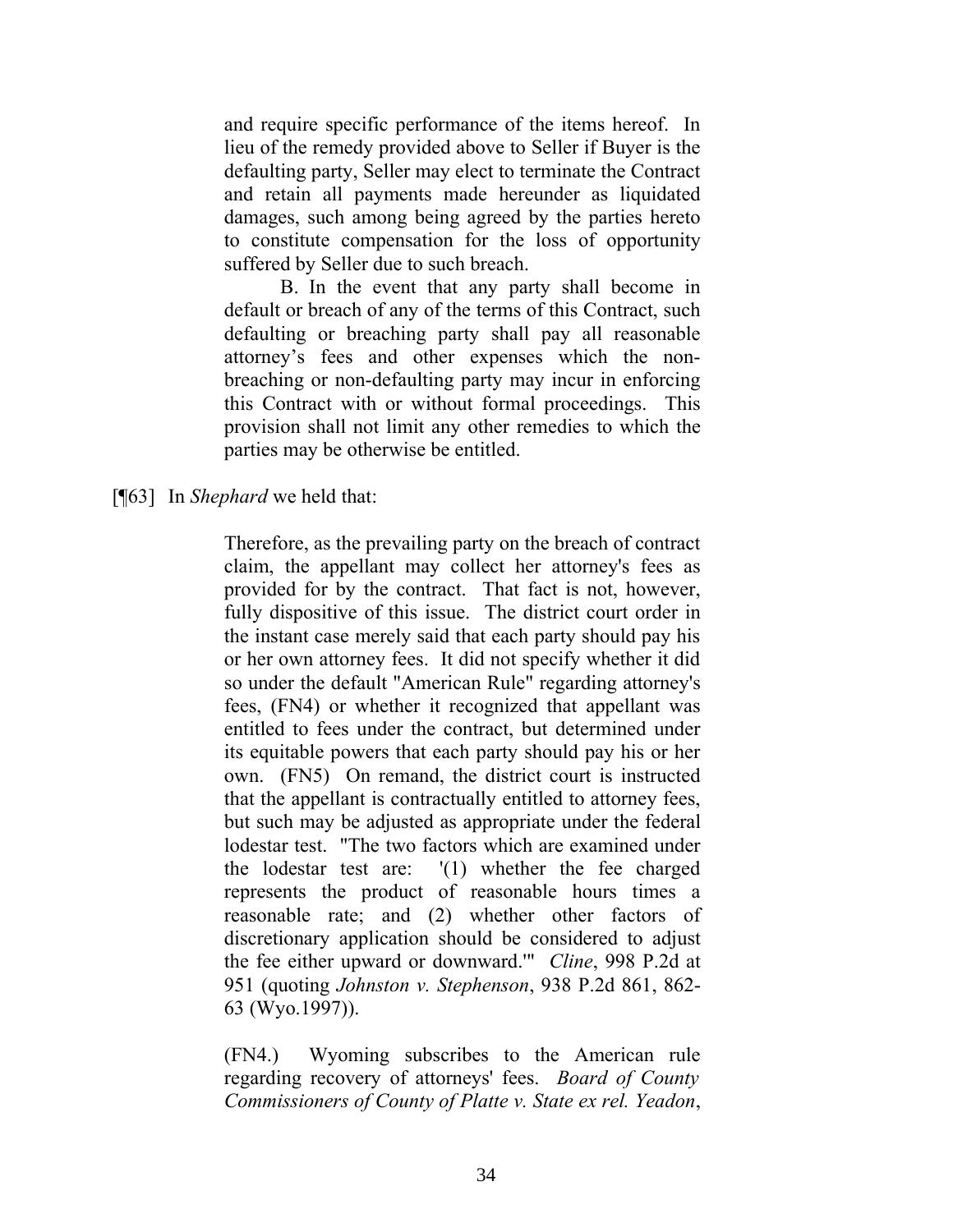971 P.2d 129, 132 (Wyo.1998). Under the American rule, each party is generally responsible for his own attorneys' fees. 971 P.2d at 132-33. A prevailing party may, however, be reimbursed for his attorneys' fees when express statutory or contractual authorization exists for such an award. *Id*. *Cline v. Rocky Mountain, Inc.*, 998 P.2d 946, 949 (Wyo.2000).

(FN5.) In *Castleberry v. Phelan*, 2004 WY 151, n. 2, 101 P.3d 460, 464 n. 2 (Wyo.2004), we noted that

 [o]ur holding in this case does not depart from prior cases in which we have stated that, "[e]ven in the face of a valid contractual provision for attorney's fees ... a trial court has the discretion to exercise its equitable control to allow only such sum as is reasonable or the court may properly disallow attorney's fees altogether on the basis that such recovery would be inequitable." *Dewey [v. Wentland*, 2002 WY 2], ¶ 50 [, 38 P.3d 402, 420 (Wyo.2002)]. The district court's decision indicates that its decision was based upon a legal conclusion that attorneys' fees were not available. There is nothing in the decision to indicate that it was denying Castleberry attorneys' fees on the basis of equity. *Id*.

*Shepard*, **[17, 154 P.3d at 990.** 

[¶64] We conclude that it is unnecessary to substantively address the differences, nuances, or similarities of the terms "earn," "sell or sold," and "procuring cause" in order to resolve this issue. But see generally D. Barlow Burke, Jr., *Law of Real Estate Brokers*, Chapter 5, at 5-1 through 5-82, "The Broker's Commission: The Majority Rule" (3rd ed. 2009). We are comfortable in sustaining the district court's explicit and implicit findings that Newman was the "procuring cause" of the sale of Grommet's ranch. We are also comfortable in concluding that Newman "sold" the ranch and that he "earned" the commission provided for in the governing contract. Furthermore, we are comfortable in concluding that Brockman was not the "procuring cause" of the sale, did not "sell" the ranch, and did not "earn" a commission. Any dispute between Grommet and Brockman over the commission Brockman received is not a matter of concern in this case.

[¶65] We disagree with the district court's finding/conclusion that Grommet only violated the implied covenant of good faith and fair dealing, and not the contract itself. Grommet agreed to pay Newman a commission if he sold the ranch, and sell the ranch he did. Grommet violated the explicit terms of the contract when he refused to pay Newman